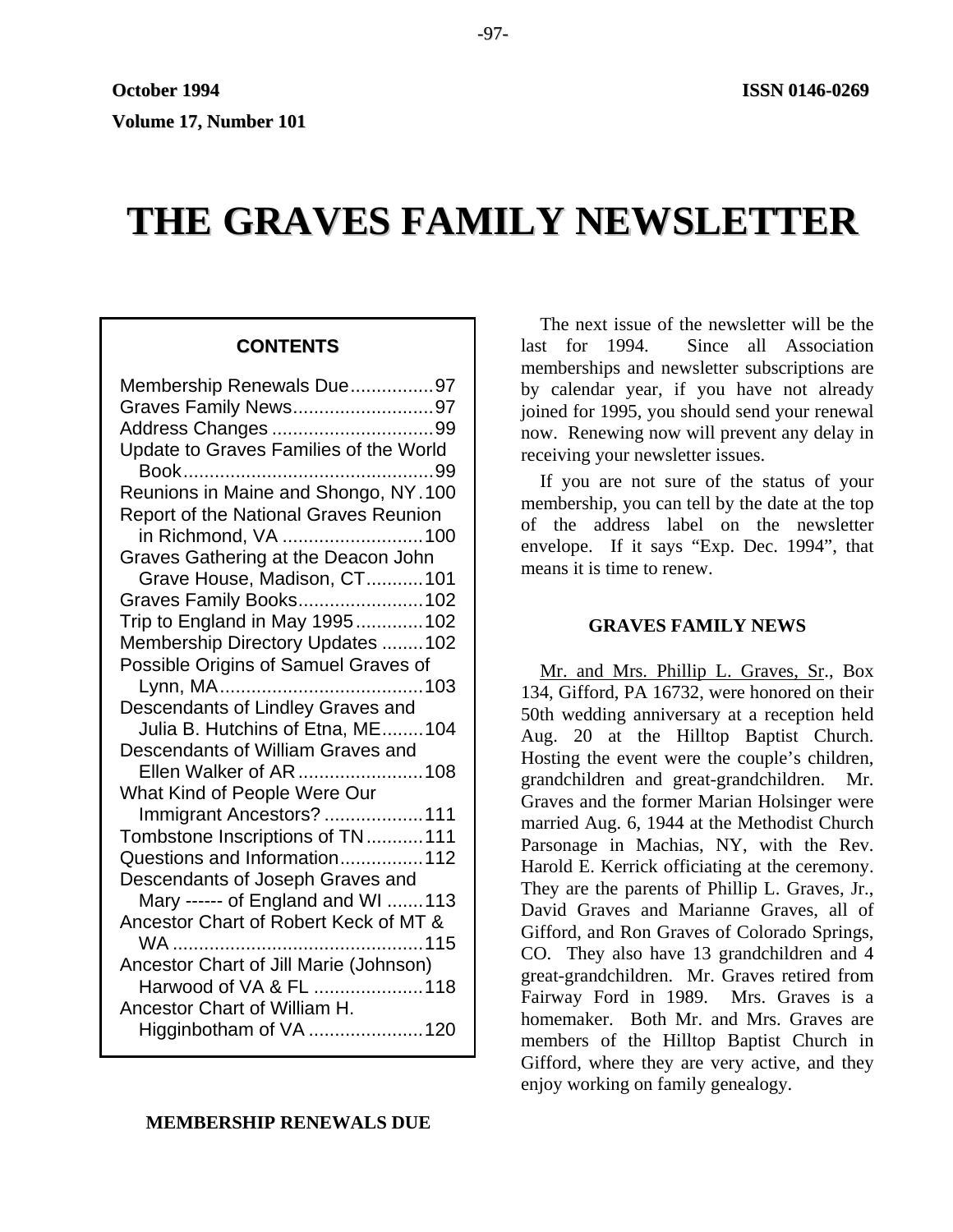He is descended from JOHN GRAVES of Concord, MA. A copy of the newspaper photo is below.



Mr. William F. Graves, 9710 Barlow Rd., Fairfax, VA 22031, descended from BARTLETT/BACHELOR GRAVES of VA, sent death information for 3 members of his part of the family.

 "**Mrs. Mary Vivian Mendez**, nee Graves, daughter of Mallow and Velma Lorene Graves, passed away on 28 May 1994 in Dallas, TX. She was born at Melissa, Collin Co., TX on 21 May 1928. She attended

**\$20/year in U.S. and Canada. \$30/year for other countries (air mail). Please remit in U.S. dollars. All back issues (1976-present) are available at current price.**

**Only available to individuals as part of Graves Family Association membership.**

**Published by: THE GRAVES FAMILY ASSOCIATION 261 South St., Wrentham, MA 02093**

**Newsletter Editor: Kenneth Vance Graves Treasurer: Elaine Tobias, Overland Park, KS** elementary schools in Collin Co. and graduated secondary school at North Dallas High School. In 1950 she married Corbie Clayborn Eberhart. They were divorced in 1958. She married secondly Roy Lopez Mendez in 1960. He died in 1981. She was the office manager for a large auto dealership in Dallas for many years before retiring in 1993. Mary Vivian is buried in Restland Cem. in Dallas. She is survived by her sister Virginia Mullins of Irving, TX; a nephew, a niece, and grand nephews and nieces."

"I learned recently of the death of **Mrs. Lillian Van Jennings**, nee Weaver, of Mt. Juliet, TN, on 28 March 1992. Mrs. Jennings was a ggg-granddaughter of Bartlett and Rhoda Graves of VA and Wilson Co., TN. She was preceded in death by her husband, W. B. Jennings II. Survived by daughter, Dr. Barbara Sue Jennings and son William B. Jennings III; sisters Johnie Brumfield, Sybil McCalle, and Martha Thompson, she was a beloved school teacher in Mt. Juliet for a number of years. Also surviving are five grandchildren, four great-grandchildren, two nieces and a nephew. She is buried in Mt. Juliet Cemetery."

"Regretably, I also recently learned of the death of **Sam Houston Graves**, formerly of Hughes Springs, TX. He was a gg-grandson of Bartlett and Rhoda Graves of VA and Wilson Co., TN. He died 5 Aug. 1993 at Dallas, TX, and is buried in Laurel Land Cem. in Dallas. He was preceded in death by his wife, Laurie Karnes Graves, and is survived by four children: Linda, Debra, Betty and James."

Mrs. Larry D. Spurgin ("Bobbie"), 3470 Carlsbad Blvd., Carlsbad, CA 92008-3225, wrote that her big news was the celebration of the 70th wedding anniversary of her parents, **Robert B. and Fannie Dozier**, on Aug. 1. 11 of the 14 immediate family members gathered for dinner.

Mrs. Pearl L. Womack, 410 3rd St., Shenandoah, VA 22849-1517, descended from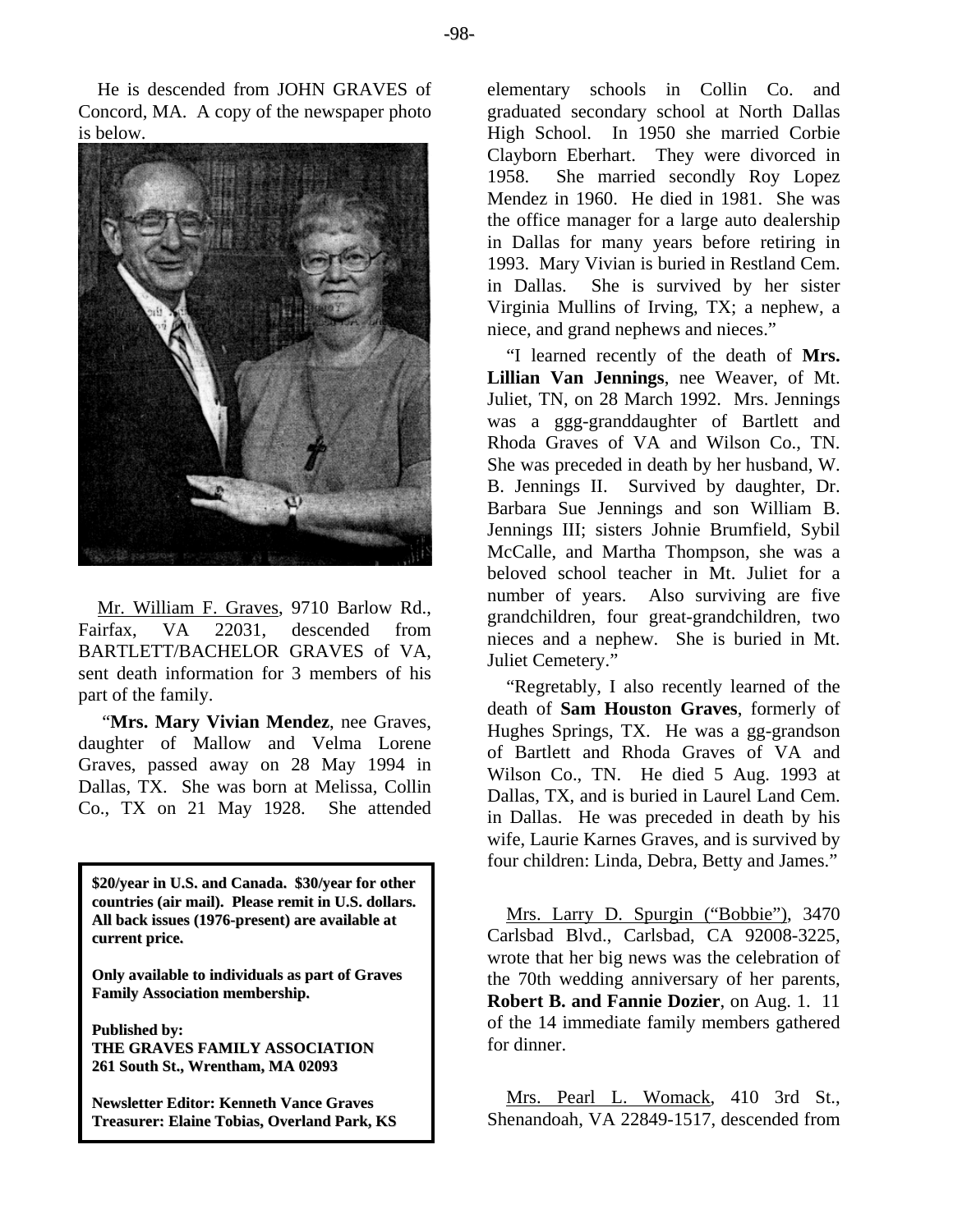Capt. THOMAS GRAVES of VA, provided the following obituary at the reunion in Richmond. It was published in the Sept. 12, 1991 issue of *The Religious Herald*, newsjournal of the Baptist General Association of Virginia. Can anyone help with the ancestry of Allen W. Graves?

"**Allen W. Graves**, retired dean of the School of Christian Education at Southern Seminary died Sept. 4 at his home in Louisville, following an extended illness. He was 76.

Graves, a native of Rector, Ark., served as dean from 1955-69 and from 1976-80 when he retired. Between his Christian education deanships, he served the Louisville seminary as administrative dean, as vice president for student affairs and as the first executive director of Boyce Bible School.

Earlier, Graves was pastor of First Church, Charlottesville, from 1945-50, as well as churches in Florida and Oklahoma.

He also served as young people's secretary at the Baptist Sunday School Board.

Graves, the author of five books, was a graduate of Southern Illinois University and Southern Seminary.

He is survived by his wife, Helen, and six children, among whom is Tom Graves, president of the Baptist Theological Seminary at Richmond.

Funeral services were held Sept. 6 in Southern Seminary's Alumni Chapel."

There was also an article in *The Religious Herald*, Oct. 10, 1991, about the Baptist Theological Seminary at Richmond and its president, Thomas H. Graves.

# **ADDRESS CHANGES**

Mr. L. Chandler Eavenson of Sautee-Nacoochee, GA, descended from Capt. THOMAS GRAVES of VA, has changed his address to 491 Whippoorwill Lane, Sautee-Nacoochee, GA 30571-9735.

Mrs. Glenda M. Jenson, descended from Capt. THOMAS GRAVES of VA, has moved from Louisville, KY to P.O. Box 458683, San Antonio, TX 78280-8683.

Mr. William B. King, descended from Capt. THOMAS GRAVES of VA, has moved from Seattle, WA to 29600 8th Ave. South, Federal Way, WA 98003-3721.

Mr. David A. Graves, probably descended from THOMAS GRAVES of Hartford, CT, has moved from Woodinville, WA to P.O. Box 957, Everett, WA 98206-0957.

Mr. Albert W. L. Moore, Sr., descended from Capt. THOMAS GRAVES of VA, wrote that they have moved to a retirement home. Their new address is 2100 Swope Dr., #C148, Independence, MO 64057.

Mrs. Maryrose Howard, descended from JOHN GRAVES of Concord, MA, has moved from Tumwater, WA to 2779 West 8th St., Sp. 187, Yuma, AZ 85364.

Mrs. Sharon Geisler, descended from WILLIAM GRAVES of Cambridgeshire, England, has remarried. Her name was previously Mrs. Sharon D. Carothers. She has moved from Rock Island, IL to 11400 16th St., Milan, IL 61264.

# **UPDATE TO GRAVES FAMILIES OF THE WORLD BOOK**

Mr. Donald G. Armstrong, 13823 Taylorcrest, Houston, TX 77079, has called attention to something that needs to be updated in this book.

He is descended from JOHN GRAVES of Concord, MA, via Ruth Graves who married Levi Lane. Ruth and Levi are listed on page 30 of the book, with the comment that the names of her parents are not known.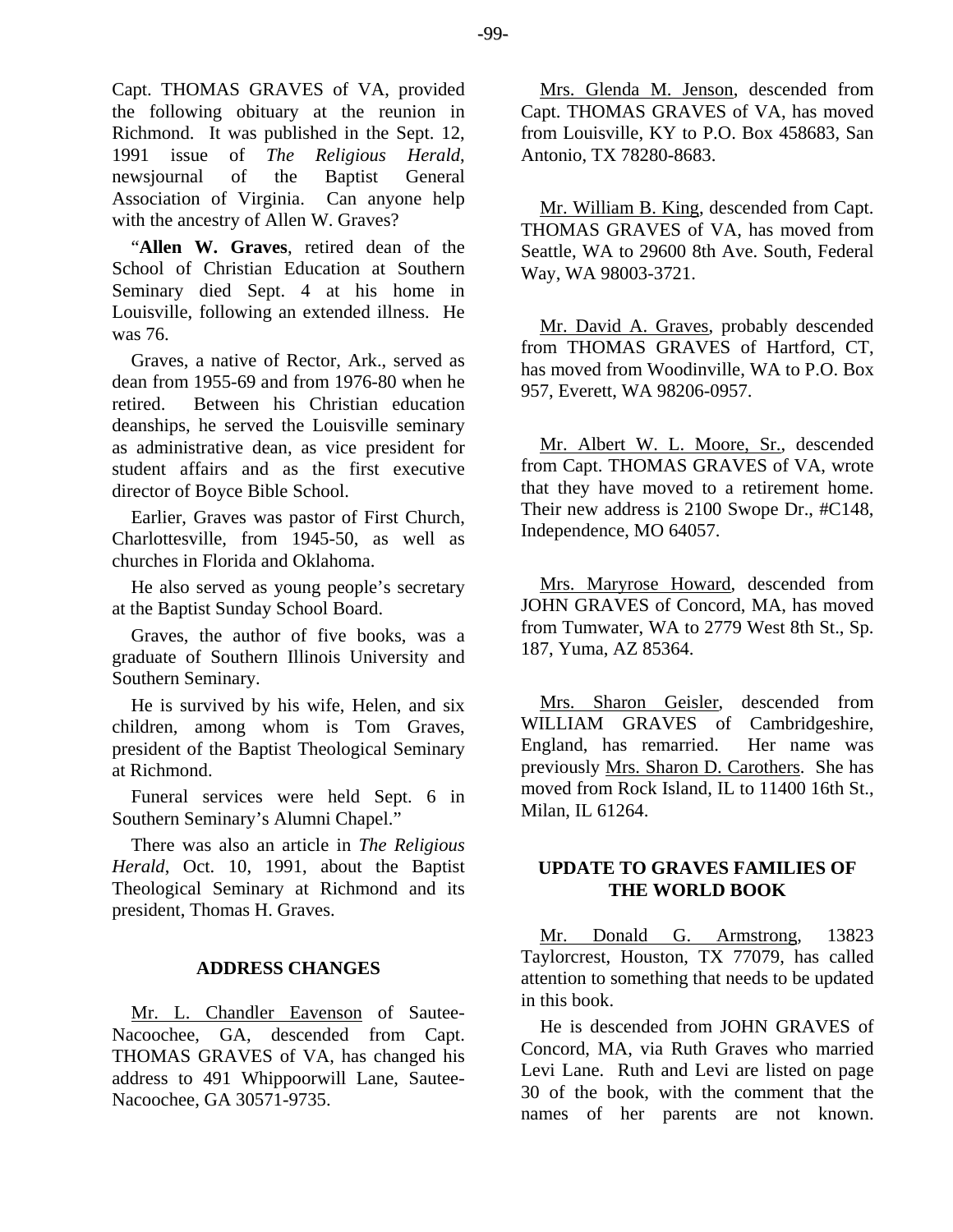However, Mr. Clinton C. Wagner solved this mystery with information published in the 1991 GFNL, p. 84. He identified Ruth Graves as a daughter of Asa Graves (b. 1757, son of Joshua Graves and Rhoda Bronson), and Desire ------.

His part of the family will be included in the upcoming book on John Graves of Concord, MA.

# **REUNIONS IN MAINE & SHONGO, NY**

I attended the Graves family reunion near Dixmont, ME, at the Gold Crest Snowmobile Club, on Aug. 13, 1994. This was a 2-day event for the descendants of LINDLEY GRAVES and Julia B. Hutchins of Etna, ME, most of whom still live in the area. Many members of the family camped at the club and others came for the day. The weather cooperated and the food and socializing were enjoyed by all. A meeting was held in the club house after the meal on Saturday.

A genealogy of Lindley Graves is included elsewhere in this issue of the newsletter.

I also had the pleasure of attending the reunion at Sunny Hill Campground, Shongo, NY, on Sunday, Sept. 11, 1994. This was for all descendants of JOHN GRAVES of Concord, MA, especially descendants of BELA GRAVES. Bela was born 1750 or 1751 in Farmington, CT, served in the Rev. War, m(1) Sarah Holcomb, m(2) Sarah Griswold, d. Feb. 1852 in Shongo, Allegany Co., NY. The descent of Bela is:  $John<sup>1</sup>$ , Benjamin<sup>2</sup>, John<sup>3</sup>, Abner<sup>4</sup>, Bela<sup>5</sup>.

Before the reunion, Phil Graves of Gifford, PA, gave me a very interesting and enjoyable tour of Graves family cemeteries and homesteads in the area. Most of the activities of the reunion itself were held in the large hall at the campground. A total of 79 family members attended. Phil Graves and his family handled much of the organizing and running of the reunion. Phil's uncle Clifford Graves, who was 84 the day of the reunion, gave a very impressive poetry recitation performance.

Next year's reunion, as always, will be the first Sunday after Labor Day.

# **REPORT OF THE NATIONAL GRAVES REUNION IN RICHMOND, VA**

The National Graves Reunion was held in Richmond, VA on Friday, Sept. 23 through Saturday, Sept. 24, 1994. It was attended by a total of 60 people, representing many different Graves families from all over the U.S.

The speaker after dinner on Friday was Conley Edwards from the Virginia State Archives, and the Saturday evening speaker was Dr. Thomas E. Davidson, Sr. Curator of the Jamestown Settlement. The attendees enthusiastically discussed and shared family information throughout the weekend. On Saturday morning we discussed various subjects, including the settlement of Graves families in America, the search for their origins in England and elsewhere, the trip to England next May, the book publication plans, the future plans for the Association, and the need for help and involvement by all Association members.

Attendees, with their ancestry, were:

**Capt. Thomas Graves of VA**: Richard G. Allen; Herbert & Evelyn Barger; Jim & Mary Ellen Berggreen; H. Frank Graves; Kenneth B. Graves, Jr.; Kenneth V. Graves; Warren Kirkland Graves; Garnett (Graves) Hose; Bruce, Laura Belle & Stuart Macrae; Betty Graves Misegades; Carole & John Morck; LeRoy T. Oehler; Sharon Oehler; Faye Graves Saleeby; Irvin C. Sanders; Frank N. & Gracie D. Tinsley; Mary Margaret Turner; Nelson Turner; Pearl L. Womack.

**Rear Admiral Thomas Graves**: Donald E. Graves; Frederick O. & Anna Mae Graves; Mark & Jean Leiserson.

**John Graves of Concord, MA**: William G. Altorfer; Karl, Karen & Matthew Graves; Marilynn & Melvin Wright.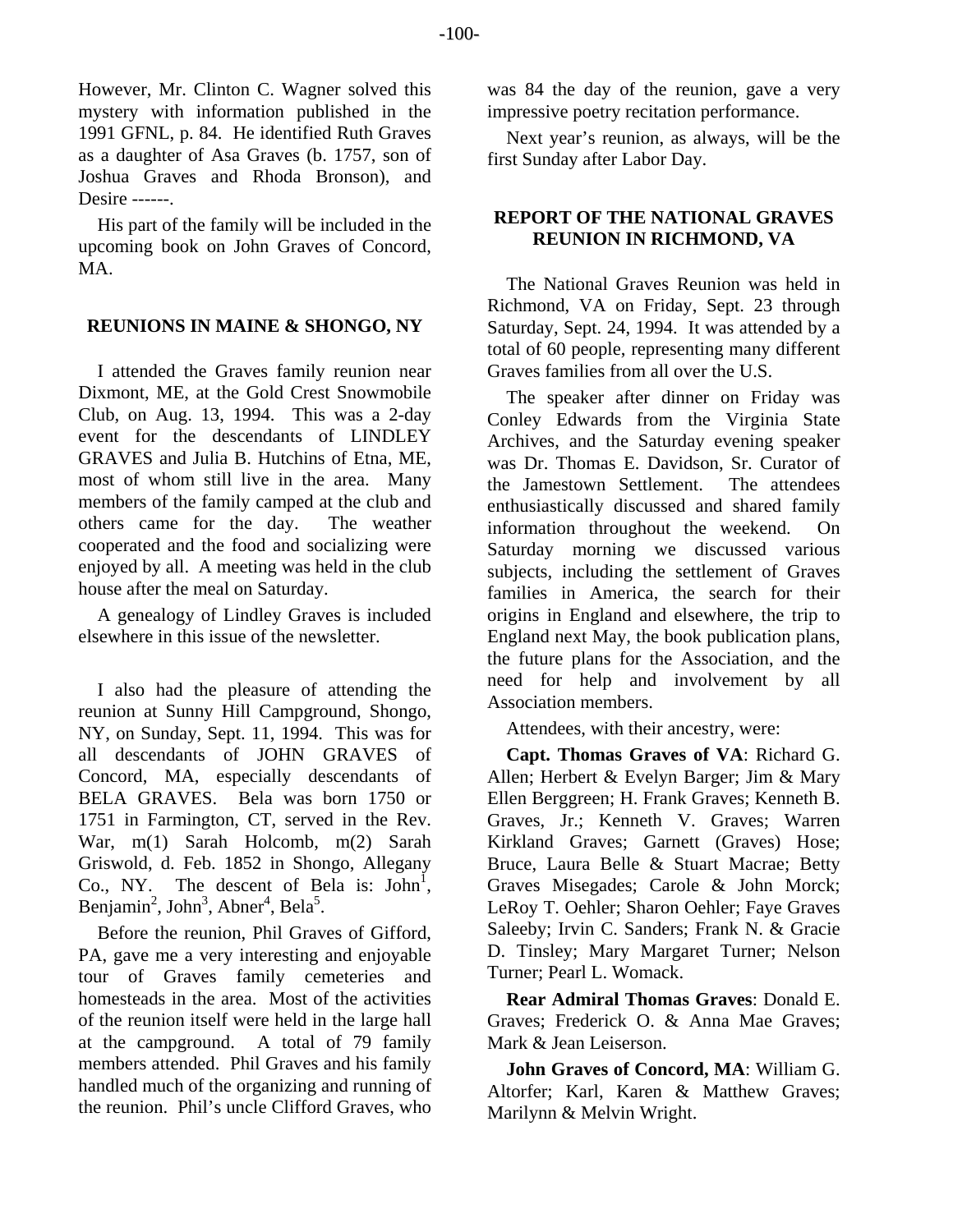**Thomas Graves of Hartford, CT**: Doris M. Graves; Marilynn & Melvin Wright.

**H. Rice Graves & Elizabeth Mawyer of VA**: Ruth G. Critzer; Belver G. Goode.

**James C. Graves & Lucy McCoy of TX**: Elaine G. Bilski; Jean Marie Walker.

**Johann Sebastian Graff (John Graves)**: P. Karen Didrickson.

**William Graves & Ellen Walker**: P. Karen Didrickson.

**John Graves of Frederick Co., VA**: Ina Jean Gillam.

**Richard Graves of Augusta Co., VA**: Ina Jean Gillam.

**William B. Graves of NC & IN**: Sarah Graves (wife of Kenneth V. Graves).

**Levi C. Graves (Quaker) of IN, IL & WI**: Thomas V. & Marguerite Graves.

**Graves Family of St. Mary's Co., MD**: Kenneth A. Graves; Margaret J. Robertson.

**James R. Graves of Sussex Co., VA**: Regina Rogers.

**Hercules Graves of VA**: Mary Satterfield Williams and Grant Williams.

**Allen Graves & Christina Simms of Sussex Co., VA**: Alberta Graves Chalmers.

**Other**: John G. Graves; Richard R. Graves; Harry & Helen Leathers; William D. Lindsey; Ronda Wade Taylor; Julie (Bobbitt) Vass; Rowena E. Wade.

In addition to family members from VA, MD, and other nearby states, attendance included people from: CA, CO, GA, MA, MI, NY, OK, OR, and WA.

# **GRAVES GATHERING AT THE DEACON JOHN GRAVE HOUSE, MADISON, CT**

This article was written and submitted by Mr. Eben W. Graves, 7 Richmond Hill Rd., South Norwalk, CT 06854, descendant of Deacon George Grave(s) of Hartford, CT, and son of the John H. Graves mentioned in the article.

The family of **John H. Graves** and his sister Mrs. **Mira Graves** gathered in July at the Deacon John Grave House in Madison, Conn. The house was built in 1685 by Deacon John Grave of Guilford, CT, son of Deacon George Grave of Hartford, and presented to his son Lieut. John Grave as a wedding gift. The house was expanded once about 1717, again about 1775, and lived in by the Grave family or their descendants continuously until 1978. In 1983 the house was purchased by the Deacon John Grave Foundation, extensively restored to its 1775 appearance, and now serves as the center for a vibrant and expanding center for colonial life.

John and Mira Graves are lineal descendants of Deacon George Grave, as follows:

- Deacon George Grave
- Deacon John Grave, died in Guilford, 1696
- Lieut. John Grave, lived in the house until his death, 1726
- Ebenezer Grave, who was born in the house and lived in it until his marriage in 1730
- Ambrose Grave, appears in the census of 1790 in East Guilford
- Edmund Graves, who moved to VT and started the line there, started spelling the name with the final "s"
- James Graves, of VT
- Eben H. Graves, of VT
- Edmund A. Graves, of VT
- Lewis W. Graves, who decided not to farm and obtained a civil engineering degree at the Univ. of Vermont in 1910
- John and Mira Graves, who have lived in many places other than VT, but did spend some childhood years in CT

The family members attending had an opportunity to tour the house, discuss genealogy and colonial life, see an authentic colonial kitchen garden, and sample authentic colonial fowl, breads, and "switchel". In return, Mira Graves presented her vintage clothing show, featuring items, many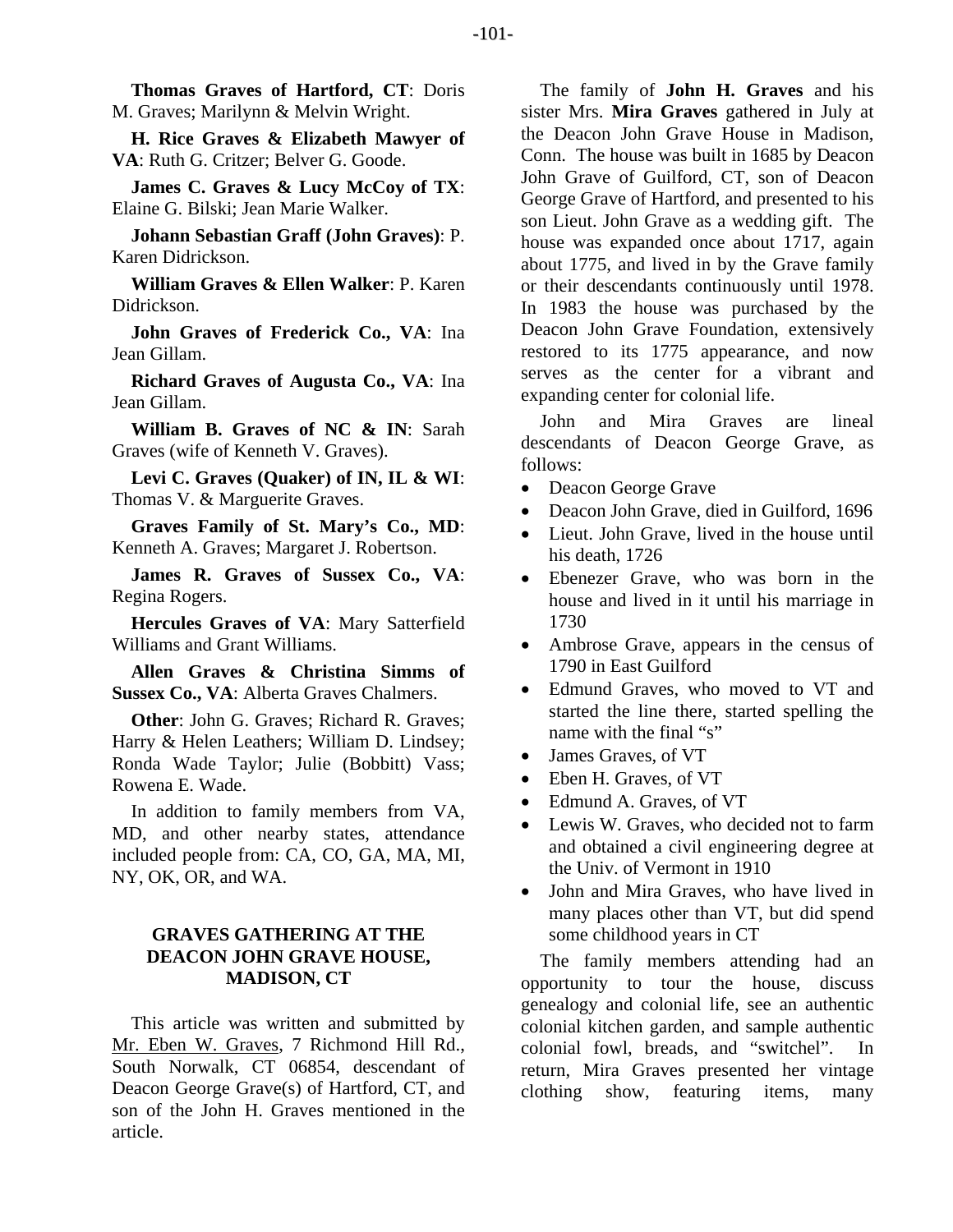authentic, of clothing from the colonial times through the 1950's.

The Deacon John Grave House is open to the public Saturdays and Sundays and most weekday afternoons. It is located in Madison at 581 Boston Post Rd. (Route 1), one block east of the town green.

#### **GRAVES FAMILY BOOKS**

*Graves Families of the World* was published in March and mailed to all those who had ordered it. It is still available to anyone who wants a copy at \$41 postpaid.

It was mentioned in the August newsletter that the other three books were being completed as quickly as possible. This referred to the previously announced books: *Rear Admiral Thomas Graves of Charlestown, MA* (now at the printer and due back in late October), *Deacon George Graves of Hartford, CT* (going to the printer in October and due back in December), and *Graves Families of Randolph Co., NC* (will be ready in early 1995).

Targeted for 1995 are *John Graves of Concord, MA* and *John Graves of Frederick Co., VA*. (Mrs. Loie A. Odell of Bradford, PA will be providing special compiling and publishing help with the descendants of Bela Graves in the John Graves of Concord book.)

Targeted for 1996 is the book on *Capt. Thomas Graves of VA*.

#### **TRIP TO ENGLAND IN MAY 1995**

This trip will be May 20 through June 1, 1995. The planning is proceeding on schedule. All Graves Family Association members will have already received a mailing with all details of the tour by the time this issue of the newsletter is received. Others should contact Kenneth V. Graves, 261 South St., Wrentham, MA 02093, (508)384-8084, for information.

This will be a **once-in-a-lifetime experience** for most of us, both in the sense that we may never have the opportunity again, and because of the careful planning and professional conducting of the tour. The itinerary will include ancient Graves family homes such as Beeley in Derbyshire and Mickleton in Gloucester, tourist attractions such as Windsor Castle, Buckingham Palace, and Shakespeare locations, and visits in the homes of Graves family members in England. Although there will be opportunity for genealogical research for those who are interested, this will also be a trip to enjoy and remember for everyone.

#### **MEMBERSHIP DIRECTORY UPDATES**

*New Members*  ALLEN, Mrs. Mary Emma RFD 2, Box 225A, Plymouth, NH 03264 Ancestry: Rear Adm. Thomas Graves, via #163

BARGER, Mrs. Evelyn D. 2017 Tinker Dr., Ft. Washington, MD 20744 Ancestry: Capt. Thomas Graves of VA, via Francis<sup>2</sup>, Francis<sup>3</sup>, William<sup>4</sup>, Peyton<sup>5</sup>, Jane<sup>6</sup> m. Thomas Broome Jefferson

BLOOM, Mrs. Barbara Graves 7 Solar Rd., Billerica, MA 01821 Ancestry: William Graves and Elizabeth York of Dover, NH

BURGESS, Mr. Charles O. 2111 S.W. 174th St., Seattle, WA 98166 Ancestry: Capt. Thomas Graves of VA, via  $John<sup>2</sup>$ , Thomas<sup>3</sup>, John<sup>5</sup>, John<sup>5</sup>, Thomas<sup>6</sup>, ThomasN.<sup>7</sup>

DAVIS, Mr. James H. 20 Mount Pleasant St., Biddeford, ME 04005-2112 Ancestry: Samuel Graves of Lynn, MA, via #2249

DAY, Mr. Mike 416 West Blake, Wichita, KS 67213 Ancestry: Capt. Thomas Graves of VA, via Francis<sup>2</sup>, Thomas<sup>3</sup>, John<sup>4</sup>, John<sup>5</sup>, J. Reuben<sup>6</sup>, John James<sup>7</sup>

DIDRICKSON, Mrs. P. Karen 1285 Plumas St., Apt. 2, Yuba City, CA 95991 Ancestry: Johann Sebastian Graff; William Graves and Ellen Walker of AR

DUNN, Ms. Katie T.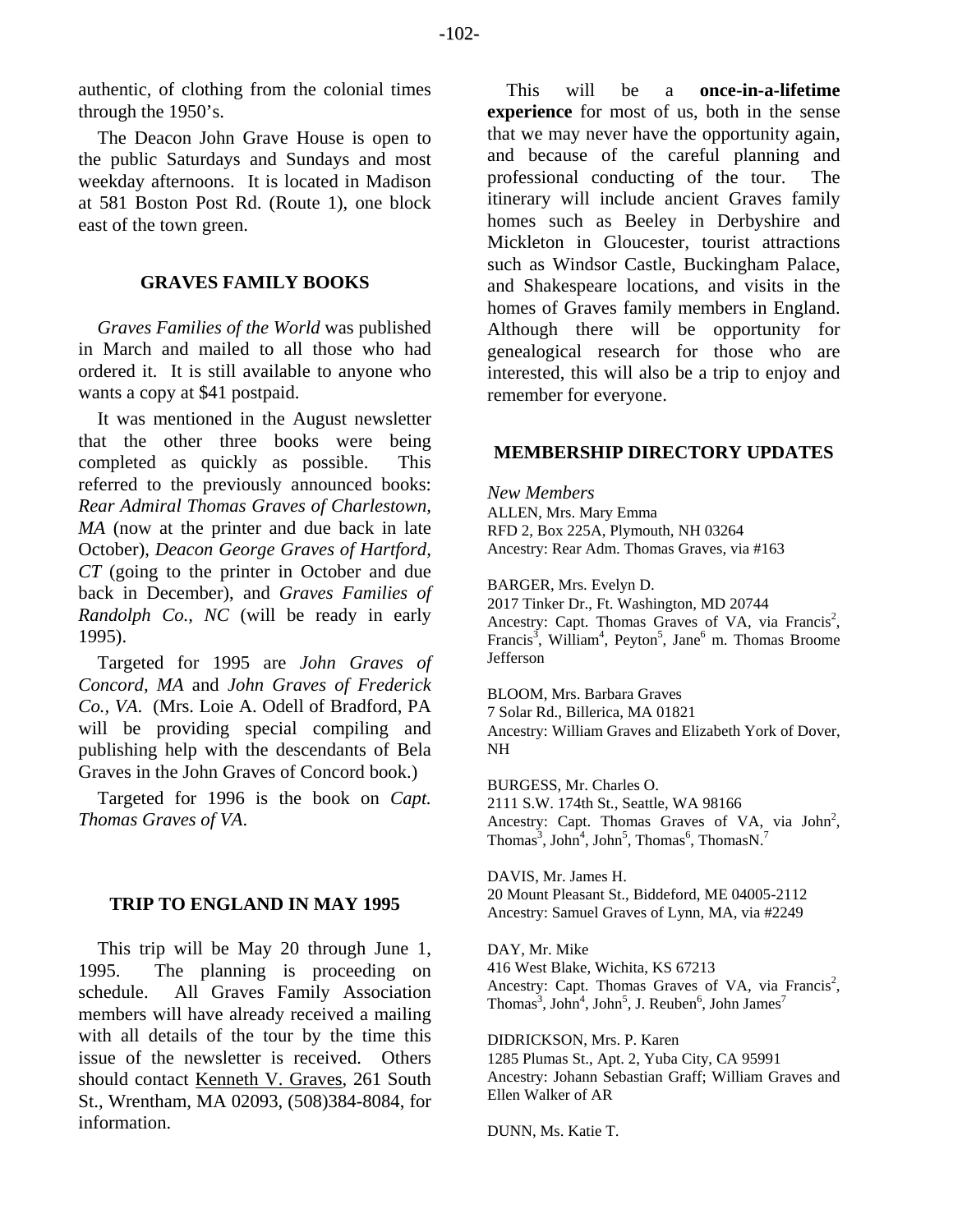348 Baywood Dr., Piney Flats, TN 37686 Ancestry: Capt. Thomas Graves of VA, via Francis<sup>2</sup>, John<sup>3</sup>, Jane<sup>4</sup> m. John Coffey

GEISLER, Mrs. Sharon (last belonged in 1990 as Mrs. Sharon D. Carothers) 11400 16th St., Milan, IL 61264 Ancestry: William Graves of Cambridgeshire, England

GRAVES, Mr. Donald E. 4538 Cathedral Ave. NW, Washington, DC 20016-3565 Ancestry: Rear Adm. Thomas Graves (#1424)

GRAVES, Dr. Donald L. P.O. Box 27, Wakita, OK 73771 Ancestry: Deacon George Graves

GRAVES, Mrs. Helen L. 27 Jackson Ave., Bradford, PA 16701 Ancestry: John Graves of Concord, MA

GRAVES, Mr. John P. 1010 Roundhill Circle, Napa, CA 94558 Ancestry: Aaron Alfred Graves and Ada Melissa McMath of TX & CA

KECK, Mr. Bob 11509 4th Ave. West, Everett, WA 98204 Ancestry: Thomas Graves of Hartford, CT, via #2442

PIERSON, Mrs. Carol A. 1908 Edgebrook Dr., Marshalltown, IA 50158-5211 Ancestry: Joseph Graves and Mary ------ of England & WI

PRENDERGAST, Ms. Phyllis 44 Terrace Drive, Pueblo, CO 81001 Ancestry: Thomas Graves of Hartford, CT, via #1286

SHASTEEN, Mrs. Miriam Elaine Pottenger 614 West Harrison St., P.O. Box 16, Sullivan, IL 61951 Ancestry: Deacon George Graves

TURNER, Ms. Rosie Graves 3924 Cutshaw Ave., Apt. 1, Richmond, VA 23230 Ancestry: unknown

WILLIS, Mrs. Kathryn R. 209 Orleans Drive, Bloomington, IL 61701-2013 Ancestry: John Graves of Concord, MA

ZOLLINGER, Mr. Jack C. RR 2, Box 49, Gosport, IN 47433 Ancestry: Capt. Thomas Graves of VA, via Francis<sup>2</sup>, John<sup>3</sup>, Jane<sup>4</sup> m. John Coffey

*Changes & Corrections* 

Mrs. Evelyn D. Barger, who is listed as a new member of the Association in this issue, is descended from Capt. Thomas Graves via Peyton<sup>5</sup> Graves. In entering her information, it was noticed that there has been some debate about the correct line of descent for Peyton Graves. The descent was previously believed to be Thomas<sup>2</sup>, Thomas<sup>3</sup>, Robert<sup>4</sup>, Thomas<sup>5</sup>, William<sup>6</sup>, Peyton<sup>7</sup>. However, that is no longer believed correct, and the correct line is given as Francis<sup>2</sup>, Francis<sup>3</sup>, William<sup>4</sup>, Peyton<sup>5</sup>. The identification of William<sup>4</sup> is discussed in an article on pp. 36-41, 1984 GFNL. Some of the Association members who are descended from Peyton Graves are: Mrs. Jane G. Childs, Mr. Fred T. Couper, Miss Virginia Carlisle d'Armand, Mrs. M. Alexander Jones, Mr. Richard W. Kesler, Mrs. Carole Edwards Morck, Ms. Marybelle Morris, Mrs. William J. Nuelle, and Mr. Bill Thompson. The ancestries of Mrs. Childs, Mrs. Jones, and Mrs. Nuelle should be corrected to agree with the revised ancestry.

## **POSSIBLE ORIGINS OF SAMUEL GRAVES OF LYNN, MA**

Mr. Harry Weston ("Bud") Graves, East 14410 10th Ave., Veradale, WA 99037-9655, descended from Samuel Graves of Lynn, MA, has found information which may provide clues to where in England he was from.

The Samuel Graves book states: "He came to America about 1630, possibly as part of the Endicott group of 1628 or the Winthrop fleet of 1630. According to one account he sailed from Southampton in the early spring of 1630 to New England.

He took up residence at Lynn, Mass., on the turnpike west of Floating Bridge, and the neighborhood in which he lived was called "Graves End" or "Gravesend" for more than 200 years. It is now known as Glenmere."

Bud looked up information on Lynn, MA, and found: "Settled in 1629 as Saugus, it was laid out in 1631 and named for King's Lynn, England, in 1637. Shoemaking developed from 1635 as a cottage industry."

It is possible that Samuel Graves and his family were from King's Lynn. He was a man of some wealth, and it is possible that he had some say in changing the town's name from Saugus to Lynn to commemorate his former home.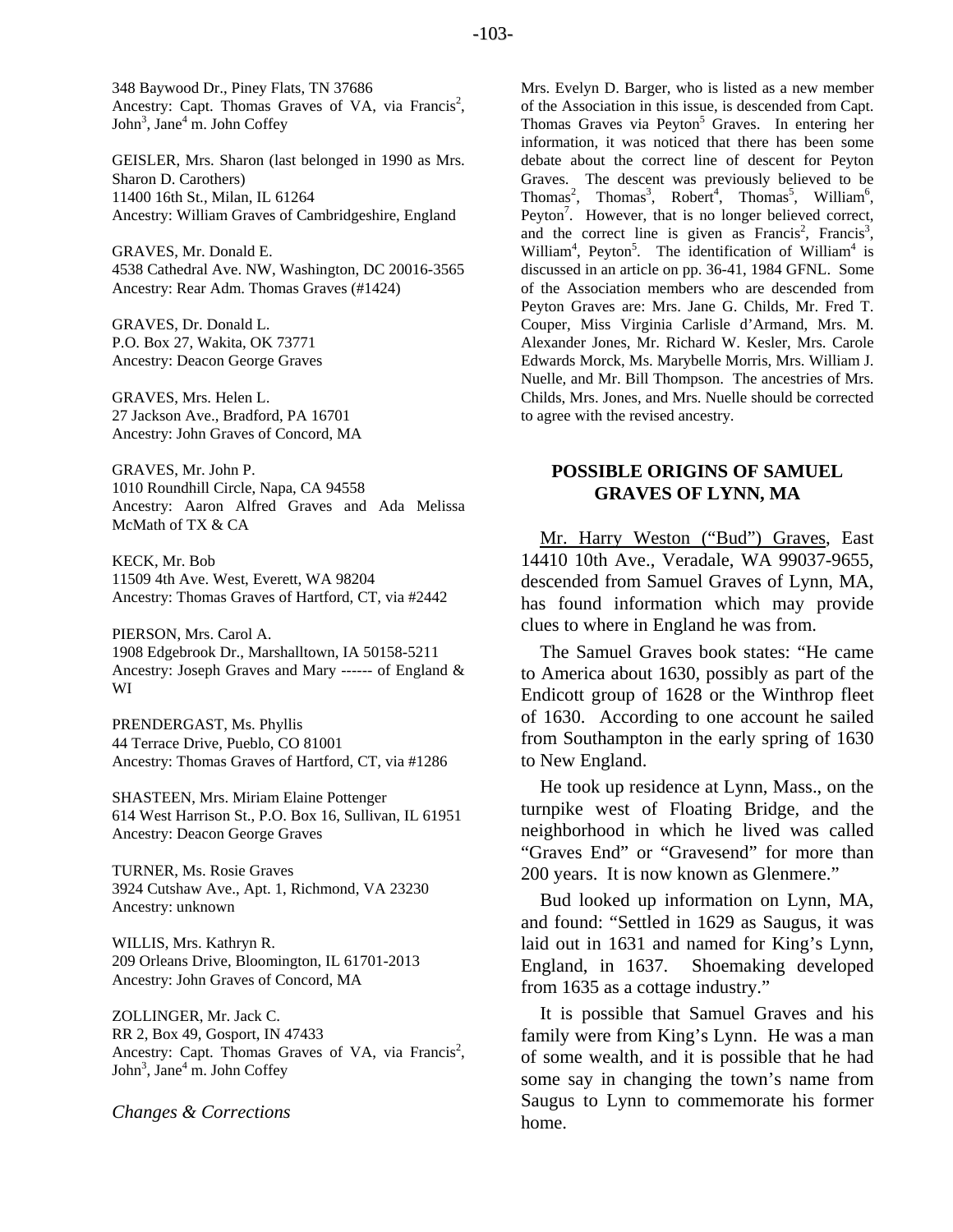(ED. NOTE: King's Lynn is in Norfolk, close to The Wash, about 90 miles north of London.)

He also found the following on p. 753 of vol. 1 of *Passenger and Immigration Lists Index* (n.a. probably means "no age"):

- Graves, ..., n.a.; Salem, Mass., 1629, Ref. 263, p. 63 Graves, Mrs., n.a., Salem, Mass., 1629, Ref. 263, p. 62
- Graves, Mark, n.a., Massachusetts, 1620-1650, Ref. 275, p. 111
- Graves, Thomas, n.a., Charlestown, Mass., 1620- 1650, Ref. 275, p. 112
- Graves, Thomas, n.a., Salem, Mass., 1629, Ref. 263, p. 62, with boy and maid.

Reference 263 is *The Planters of the Commonwealth, 1620-1650*, by Charles Edward Banks. On pages 62 and 63:

"(The Ship) Geo. Bonaventure, Thomas Cox, Master, of three hundred tons, with 20 pieces of ordinance, sailed from Gravesend on May 4, 1629 and arrived Salem in July. She brought 52 planters (only 13 were listed). The families listed were: Skelton, 5 people; Sharpe, 1: Graves, 7. Of the Graves group, only one was named, and that was Thomas Graves going to Charlestown, Mass. Of the others in the Graves group, one was called Mrs. Graves, and the last entry said 'a boy with a maid."

Reference 275 is the book *Topographical Dictionary of 2885 English Immigrants to New England, 1620-1650* by Charles Edward Banks.

Bud wrote, "I would like to believe that I have found the entire Samuel Graves family that came from England. It is possible that the first Graves person in the *Passenger and Immigration Lists Index* is Samuel Graves, the Mrs. Graves could well be his wife. The Mark listed could be their son, and most certainly the Thomas Graves with a boy and maid could well be young Samuel and his nanny."

(ED. NOTE: It is possible that the 7-person Graves group was the family of Thomas Graves the engineer who laid out Charlestown, MA. He did arrive in 1629, and he had a wife and 5 children, although it is not certain that he brought them with him.

It seems likely that Mark Graves was the son of Samuel, and some of the others may be Samuel and at least part of his family. Salem was a major port of arrival at that time, so many people arrived in Salem and then went elsewhere.)

# **DESCENDANTS OF LINDLEY GRAVES & JULIA B. HUTCHINS OF ETNA, ME**

The information in the following incomplete genealogy has been provided by the following family members: Mr. Herbert Graves, Etna, ME 04434; Mrs. Marilyn Smith, Dixmont, ME 04932; Mrs. Rita Weymouth; Mrs. Cheryl S. Graves, RR 2, Box 1638, Newport, ME 04953.

Help with the ancestry of Lindley Graves would be appreciated.

## GENERATION 1

Lindley (or Linley) Graves (1) was born about 1824, probably in New Brunswick. The 1880 census for Etna, ME listed him as born in Maine, but the 1900 census for his widow and his daughters Ruby and Mina listed him as born in Canada. He apparently died by 1900, since his wife Julia was listed as head of household in the 1900 census for Etna, MA. Although Lindley was believed to have arrived in America from Scotland or possibly England, it may have been one or both of his parents who were from Scotland.

He married Julia B. Hutchins on 20 Jan. 1853 in a civil ceremony in Penobscot Co., ME (according to county marriage records, as recorded in the IGI). They settled in Etna, ME, and he worked in a cannery in Bangor, ME. The 1900 census indicated they had 9 children, with 8 still living in 1900. The first 7 children listed below were shown in the 1880 census.

## Children - Graves

- 2. Herbert L. Graves, b. June 1855, m. Rowena F. Sylvester, 14 Nov. 1877.
- 3. Rebecca D. Graves, b.c. 1858, m. David W. Homer (of Boston, MA), 14 April 1881.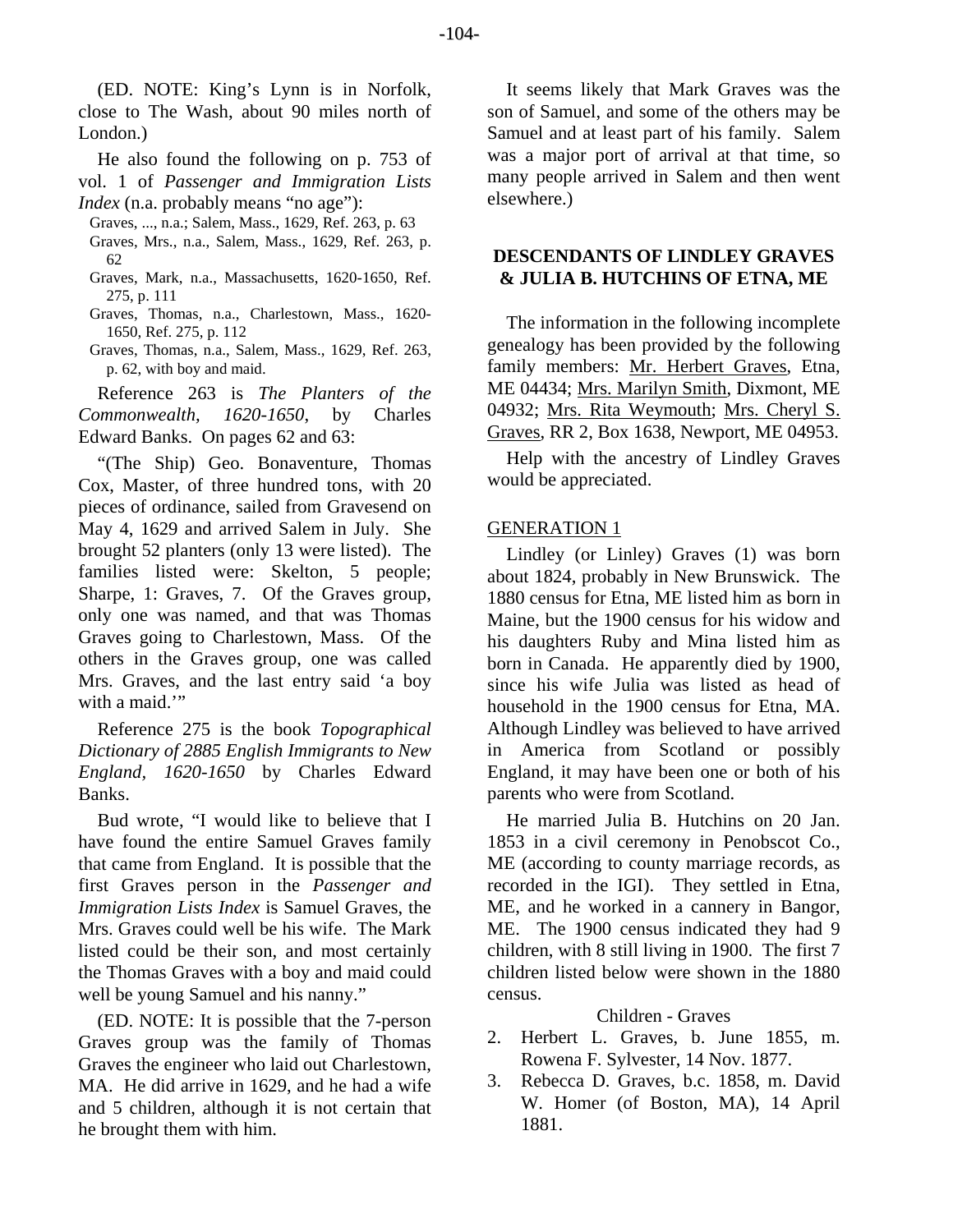- 4. Fred G. Graves, b.c. 1861.
- 5. Wilber H. Graves, b. Aug. 1862, m. Nellie M. ------, d. 1938.
- 6. Lena Graves, b.c. 1866.
- 7. Ruby F. Graves, b. Aug. 1867, never married, d. 1951.
- 8. Mina D. Graves, b. Oct. 1871, m. Everett Underhill, d. 1966.
- 9. Calvin Graves, married.
- 10. Frank Graves, went prospecting in CA and AK (according to family hearsay).

## GENERATION 2

Herbert L. Graves (2) was born in June 1855 in ME, and died at about age 86. He married Rowena (or Roena) F. Sylvester on 14 Nov. 1877 in a civil ceremony in Etna, Penobscot Co., ME (according to county marriage records, as recorded in the IGI). She was born in Sept. 1856 in ME, daughter of Ansel Sylvester and Louisa ------. Her father had apparently died by 1870, since her mother was listed as head of household in the 1870 census for Etna, ME. Herbert was listed as a well driller in the 1900 census for Etna.

Children - Graves

- 11. Bertha (or Burtie) M. Graves, b. 1878, m(1) Obed W. McLaughlin, m(2) Edward Verrill, m(3) Chester Goodspeed, d. 1958. No children.
- 12. Charles Boardman Graves, b. Aug. 1879, m. Gladys Sylvester.
- 13. Fred H. Graves, b. Feb. 1880, m. Edna Russell, d. 25 June 1961.
- 14. Harry A. Graves, b. Oct. 1884, m. Laura Carter, d. 1956.
- 15. Dana H. Graves, b. Sept. 1889, d. 1911 (of TB). No children. He was train station master at Etna, ME.
- 16. Florence J. Graves, b. March 1898, m. Roland Stuart.
- 17. Frank Graves (may not be a child)
- 18. 1 other child (may not be a child)

Wilber (or Wilbert) H. Graves (5) was born in Aug. 1862 in ME, and died in 1938. He married Nellie M. ------. She was born in May 1861 in ME, and died in 1938. She had apparently been married previously, since the 1900 census for Etna, ME shows 3 stepchildren of Wilber living with the family: Lizzie E. Carter, born Nov. 1882; Alice R. Carter, born May 1886; and Preston L. Carter, born June 1887. Wilber may also have had a previous marriage.

#### Children - Graves

- 19. Frank L. Graves, b. Feb. 1895, m. Lillian Tarr, d. 1970.
- 20. Alva L. Graves, b. Jan. 1898, m. Alvie Smith, d. 1967.
- 21. Arthur H. Graves, b. April 1900, d. 23 Sept. 1900 (per tombstone inscription).
- 22. Hazel Graves
- 23. Edith Graves, b. 1901, never married.

Calvin Graves (9) married ------. He is said to have died in prison in Washington Co., ME.

- Children Graves
- 24. Lindley Graves
- 25. Stanley Graves
- 26. William Graves

#### GENERATION 3

Charles Boardman Graves (12) was born in Aug. 1879 in ME, and died at about age 81. He married Gladys Sylvester.

## Children - Graves

- 27. Neil K. Graves, b. 1911, m. Phyllis Lawrence, d. 1934.
- 28. Herbert Graves, b. 7 Aug. 1912, m. Delana Jennie.
- 29. Kenneth Woodrow Graves, b. 3 Nov. 1914, m. Arlene Mae Peterson, 3 April 1937.
- 30. Olive Graves, b. 1919, m(1) Roland Fitts, m(2) Lawrence Sargent, d. 1991.
- 31. Charles Boardman Graves, Jr., b. 1920, m. Ida J. Lord, d. 1985.
- 32. Gladys Graves, m. Nathan Merrill.
- 33. John Terrell Graves, m. Flora Connors.
- 34. Joanne Graves, m. Floyd Harding.

Fred H. Graves (13) was born in Feb. 1880 and died 25 June 1961. He married Edna Russell. She was born 5 Aug. 1910. (Could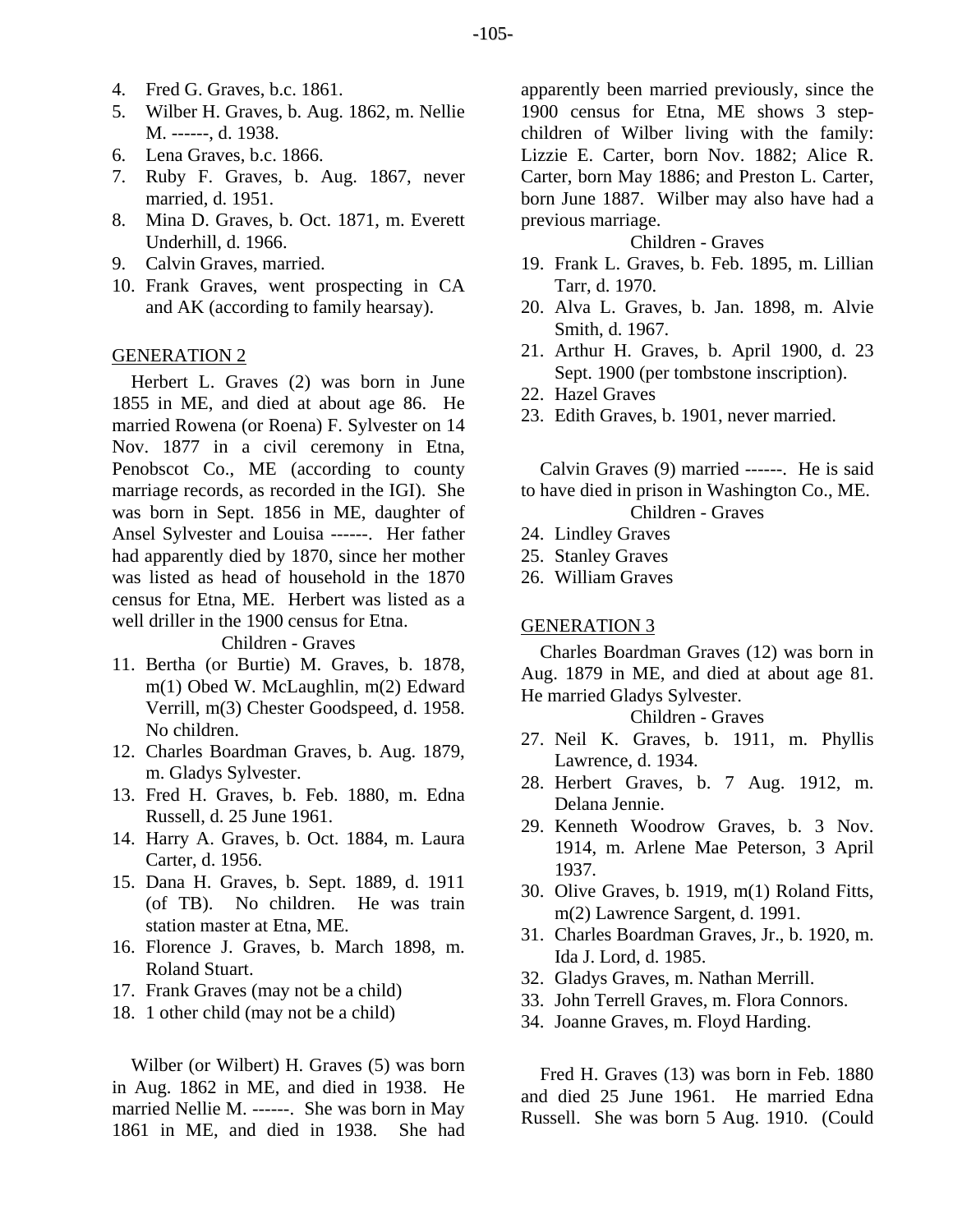this have been a second marriage for Fred? Because of the date for Herbert N. and Edna being much younger, that is a good possibility.) The 3 names listed below (probably his children) were on their gravestone.

Children - Graves

- 35. Herbert N. Graves, b. 13 Nov. 1910.
- 36. Ronald Graves, b. 1935, d. 1936.
- 37. Hurlburt Graves

Harry A. Graves (14) was born in Oct. 1884 and died in 1956. He married Laura Carter.

Children - Graves

- 38. Maurice Graves
- 39. Richard Graves
- 40. Wayne Graves
- 41. Alden Graves
- 42. Howard Graves
- 43. Vera Graves

Florence J. Graves (16) was born in March 1898. She married Roland Stuart. Children - Stuart

- 44. Roland Stuart
- 45. Gale Stuart
- GENERATION 4

Neil K. Graves (27) was born in 1911 and died in 1934. He married Phyllis Lawrence.

Children - Graves

46. Marvin Graves, m. ------ Newcombe.

Herbert Graves (28) was born 7 Aug. 1912. He married Delana Jennie.

Children - Graves

- 47. Herbert Graves, Jr., m(1) Gertrude ------, m(2) Betty ------, d. by 1994.
- 48. Ruth Evelyn Graves, m. Gerald Appleby.
- 49. Marilyn Graves, m. Jay Smith.
- 50. Ronald Graves, never married.
- 51. Allen J. Graves, m. Respah Mitchell.
- 52. Mike Graves, never married.
- 53. Marsha Graves, m. Scott McConnell.
- 54. Wanda Graves, m. Russ Smith.
- 55. Wilma Graves, m(1) Mac McFarlin, m(2) Gary Wolford.
- 56. Calvin Graves, m. Nellie Rolfe, d. by 1994.
- 57. Elizabeth Graves, m. Marvin Lane.
- 58. Sandra Graves, m. Richard Murphy.

Kenneth Woodrow Graves (29) was born 3 Nov. 1914. He married Arlene Mae Peterson of Detroit, ME, daughter of Arthur Peterson and Ethel Lowe, on 3 April 1937.

Children - Graves

- 59. Kenneth Robert Graves, b. 6 June 1938, m(1) Claudette Russell, m(2) Jeanne Waugh.
- 60. Arthur Charles Graves, b. 17 Oct. 1941, m. Cheryl Sue Roberts.
- 61. Rebecca Jane Graves, b. 9 Nov. 1943, m. Leslie Towle.
- 62. Berkley Woodrow Graves, b. 17 Aug. 1945, m(1) Gloria Elkins, m(2) Juanita (Hatch) Rider.
- 63. Raymond Lee Graves, b. 1947, d. 1948.
- 64. Donna Sue Graves, b. and d. 1949.
- 65. Dale Blaine Graves, b. 6 Nov. 1950, m. Rhonda Turner.

Olive Graves (30) was born in 1919 and died in 1991. She first married Roland Fitts. He was born in 1915 and died in 1968. She secondly married Lawrence Sargent.

Children - Fitts

66. Bruce Fitts, b. 1944, m. Virginia Mitchell, d. 1990.

Charles Boardman Graves, Jr. (31) was born in 1920 and died in 1985. He married Ida J. Lord. She was born in 1923.

Children - Graves

- 67. Patricia Graves, b. 1941, m. Dana McAlpine, d. 1990. He was b. 1941, d. 1994.
- 68. Rita Graves, m(1) ------, m(2) Steven Weymouth.
- 69. Eileen Graves, m. David Shaw.
- 70. Charles B. ("Chuck") Graves, 3rd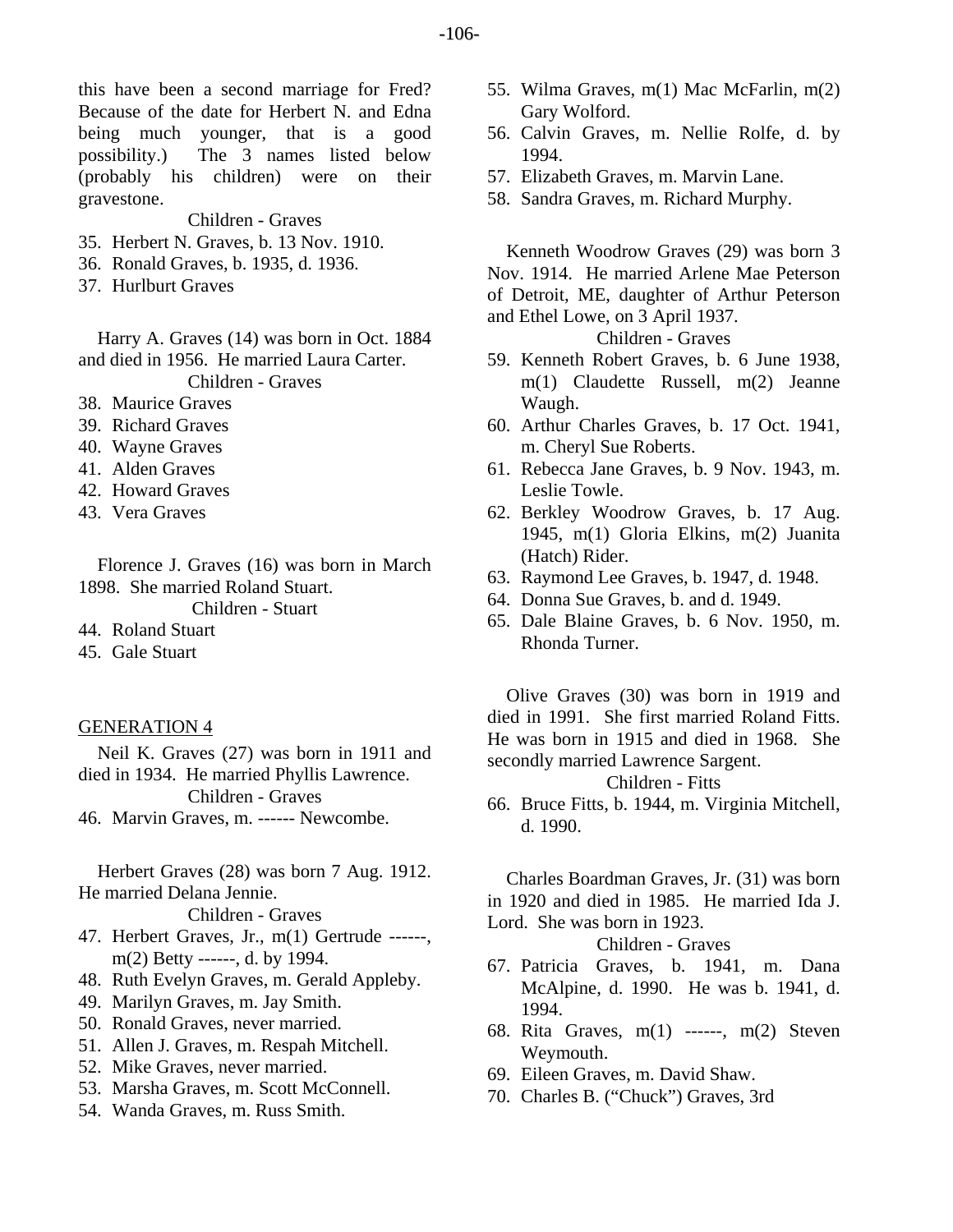Gladys Graves (32) married Nathan Merrill. Children - Merrill

71. Christine Merrill

72. Barbara Merrill

73. Nathan Merrill

John Terrell Graves (33) married Flora Connors.

Children - Graves

74. Stephen Graves, m. Georgina Randall.

75. David Graves, m. Katrina Dow.

76. Samuel Graves, m. ------.

Joanne Graves (34) married Floyd Harding. Children - Harding

77. Norman Harding, m. ------ Peete.

78. Mary Ellen Harding, m. Thomas Tufts.

## GENERATION 5

Ruth Evelyn Graves (48) married Gerald Appleby.

Children - Appleby 79. Michelle Appleby

Marilyn Graves (49) married Jay Smith. Children - Smith

- 80. Mark Smith, m. Suzanne ("Sue") Wilcox.
- 81. Christina ("Chrissy") Smith, m. Mark Erskine.

Allen J. Graves (51) married Respah Mitchell.

Children - Graves

- 82. Allen J. Graves, Jr.
- 83. Adam Graves
- 84. Andrew W. Graves

Marsha Graves (53) married Scott McConnell.

Children - McConnell

- 85. Bram McConnell
- 86. Ian McConnell
- 87. Kyla McConnell

Wilma Graves (55) first married Mac McFarlin. She secondly married Gary Wolford.

Children - McFarlin 88. Jason ("Jake") McFarlin

Elizabeth Graves (57) married Marvin Lane. (R-2)

Children - Lane

89. Eric Lane, not married.

90. Heather Lane, not married.

Sandra Graves (58) married Richard Murphy.

Children - Murphy

91. Valerie Murphy, m. ------ Hopkins.

Kenneth Robert Graves (59) was born 6 June 1938 and died 28 June 1972. He first married Claudette Russell. He secondly married Jeanne Waugh.

Children - Graves, by Claudette Russell

- 92. Sherry Graves, m. Robert Leathers.
- 93. Kenneth Graves, m. Jeanette ------.
- 94. Carmen Graves, m. Wesley DeTour.
- 95. Terri Graves, m(1) ------, m(2) Bill ------. Children - Graves, by Jeanne Waugh
- 96. Kevin Graves, b. 17 Sept. 1971, d. Dec. 1971.
- 97. Kirk Raymond Graves, b. 17 Sept. 1971, d. Dec. 1971.

Arthur Charles Graves (60) was born 17 Oct. 1941. He married Cheryl Sue Roberts.

She was born 9 Jan. 1945 in San Antonio, TX.

Children - Graves

- 98. Debra Kay Graves, b. 21 July 1965, m. Mark Tasker.
- 99. Diane Sue Graves, b. 15 May 1972.
- 100. Denise Marie Graves, b. 25 Dec. 1974, m. Stephen Savageau.

Rebecca Jane Graves (61) was born 9 Nov. 1943. She married Leslie Towle. Children - Towle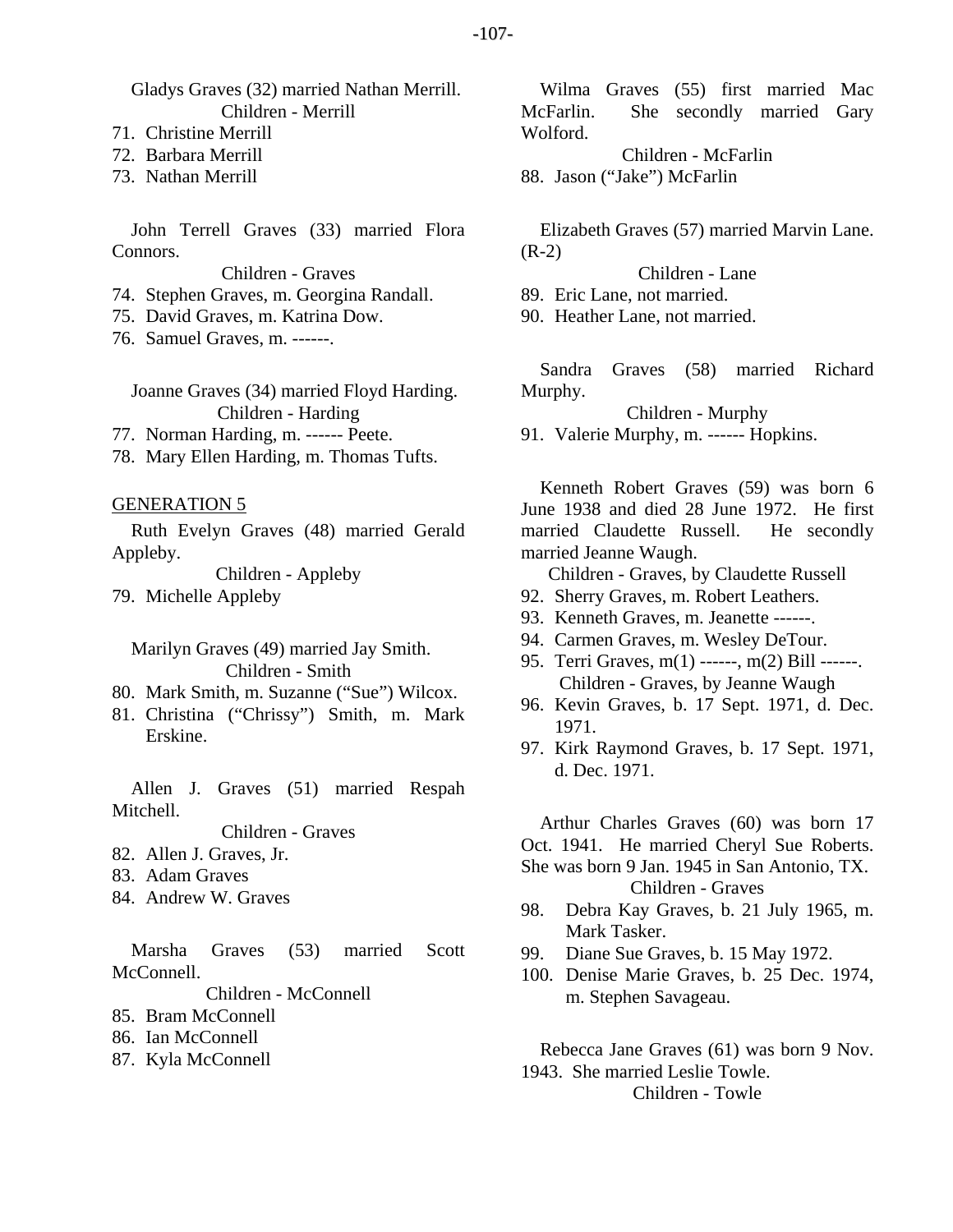-108-

- 101. Eric Woodrow Towle, b. 1963, m. Wendi Bullock.
- 102. Lisa Marie Towle, b. 1964, m. Robert Tasker.
- 103. William Leslie Towle, b. 1966, never married.

Berkley Woodrow Graves (62) was born 17 Aug. 1945. He first married Gloria Elkins. He then had 2 children by Sandra McGraw. They did not marry. He secondly married Juanita (Hatch) Rider.

Children - Graves, by Gloria Elkins

- 104. Berkley Woodrow Graves, Jr.
- 105. Bradley Graves, m. Alissa ------. Children - Graves, by Sandra McGraw
- 106. Cassandra Mae Graves, b. Dec. 1971.
- 107. Raymond Lee Graves

Dale Blaine Graves (65) was born 6 Nov. 1950. He married Rhonda Turner.

Children - Graves

108. Dale Blaine Graves, Jr.

109. Robert Graves

Rita Graves (68) first married ------. She secondly married Steven (or Stephen?) Weymouth.

Children - Weymouth

110. Walter Weymouth

111. Eric Weymouth

# **DESCENDANTS OF WILLIAM GRAVES AND ELLEN WALKER OF AR**

The information in the following partial genealogy was submitted by Mrs. Linda G. Smith, 1708 Strait Pl., Stuttgart, AR 72160- 5724, and Mrs. Karen Didrickson, 1285 Plumas St., Apt. 2, Yuba City, CA 95991. They are anxious to find the earlier ancestry of this family. See the previous query on p. 109, 1993 GFNL. They are also descended from John Graves (Johann Sebastian Graff).

#### GENERATION 1

William Graves (1) was born before 1830, possibly in KY, and died about 1865. He married Ellen Walker.

One source said he could be William Thomas Graves, born about 1825 in TN, and that Ellen Walker was born about 1825, from MS. Supposedly, William and his family spent a lot of time in AR and MS.

Alexander said he was an only child, but the 1870 census for Rolling Prairie, Boone Co., AR, showed the other children listed below. In that census, Rachel was listed as head of household, so both parents must have died. The first 3 children were born in MS, and the last 4 in AR.

The 1880 census for Prairie Twp., Boone Co., AR, states that both Alexander's parents were born in MS.

#### Children - Graves

- 2. Rachel E. Graves, b.c. 1846, m. ------ Ryals.
- 3. Martha C. Graves, b.c. 1847, m. ------ Trammell.
- 4. Louisa Graves, b.c. 1852.
- 5. William J. Graves, b.c. 1854.
- 6. George W. Graves, b.c. 1857.
- 7. Alexander A. Graves, b. 14 Dec. 1857, m. Tempe Peralee Sullivan, 3 Feb. 1878, d. April 1936.
- 8. Augustus Graves, b.c. 1866.

#### GENERATION 2

Alexander ("Alex") A. Graves (7) was born 14 Dec. 1857, and died in April 1936 at his son Isaac's home in Braggs, Muskogee Co., OK. He married Tempe Peralee (or Tempie Peral) Sullivan, daughter of Jonathan Sullivan and Keziah ("Kissee" or "Kizzie") Tipton, on 3 Feb. 1878 in Boone Co., AR. She was born 4 Feb. 1856 in AR, and died 12 Sept. 1935 at her daughter Kiz's home in Tahlequah, Cherokee Co., OK. They were listed in the 1880 census.

Children - Graves

9. Louisa Armelia Graves, b. 26 Dec. 1878, m. John Hale, Dec. 1894, d. 2 July 1970.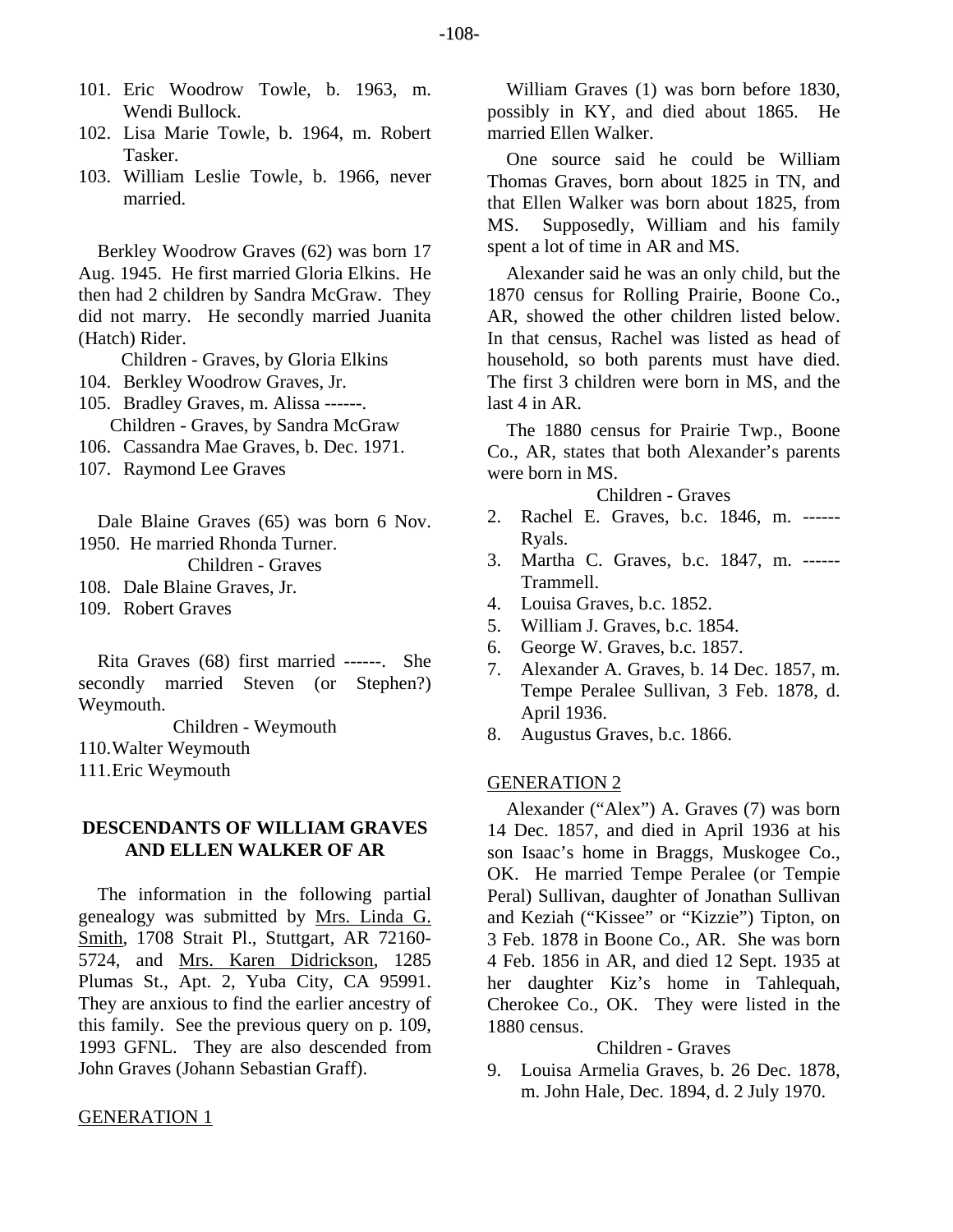- 10. Isaac Elvaro Graves, b. 13 Feb. 1880, m. Mary Ellander Owens, 1902, d. 11 July 1952.
- 11. Minnie Bell Graves, b. 11 Oct. 1881, m. James Franklin Thomas, 30 Sept. 1902, d. 30 Sept. 1925.
- 12. Kisarh Augusta Jane Graves, b. 10 Aug. 1885, m. Forrest Newton Turney, 28 Oct. 1902, d. 29 Aug. 1972.
- 13. Mary Ellen Graves, b. 3 June 1888, m. James Campbell, d. 1953.
- 14. Una Sophronia Graves, b. 2 Jan. 1891, m. James Ben Allen, d. 9 March 1978.
- 15. Anna Artimiss Graves, b. 12 Dec. 1892, m. Sam Wilson, d. before 1926.
- 16. William James George Washington Graves, b. 23 June 1895, m. Maggie Frances Murphy, 6 April 1919, d. 15 Nov. 1969.
- 17. Martha Tennessee Graves, b. 22 March 1898, m(1) William Thomas Rice, 7 Dec. 1913, m(2) ------ Vaughn, m(3) ------ Hale, m(4) ------ Chamberson, d. 13 Nov. 1976.

## GENERATION 3

Louisa (or Louise) Armelia ("Melie") Graves (9) was born 26 Dec. 1878 in Harrison, Boone Co., AR, died 2 July 1970, and was buried in Lakeside Cem., Empire, CA. She married John Hale in Dec. 1894 in Harrison, AR. He was born 23 May 1872.

#### Children - Hale

- 18. Claude Hale, m. ------.
- 19. Roy Hale, m. ------.
- 20. Chester Hale; no children.
- 21. Bert Hale, m. ------.
- 22. Millard Hale, m. ------.
- 23. Clifford Hale, m. ------.
- 24. Logan Hale, b. 3 July 1909, m. Delia Pevehouse. No children.
- 25. Cecil Hale; no children.
- 26. Dottie Hale, m. ------. 2 sons.
- 27. Lottie Lou Hale, m. ------ Pevehouse.
- 28. John ("Johnny") Hale, m(1) ------, m(2) ------.

Isaac Elvaro Graves (10) was born 13 Feb. 1880 in Harrison, Boone Co., AR, died 11 (or 12) July 1952 in Haskell, OK, and was buried in Haskell Cem., Haskell, OK. He married Mary Ellander ("Ellie") Owens, daughter of Matthew Owens and Victory (or Victoria) McAfee, in 1902 in Gideon, Cherokee Co., OK. She was born 12 April 1881 in Yellville, Union Twp., AR, and died in 1952 (or 12 or 13 Aug. 1953) in Haskell, OK.

#### Children - Graves

- 29. Essie Mae Graves, b. 20 Sept. 1903, m. Jesse Lee Cox.
- 30. Una Pearl Graves, b. 3 March 1905, m. Joseph Henry Cox, d. Sept. 1985.
- 31. Clyde Odell Graves, b. 13 Feb. 1907, m. Audie Meeker Cooper, 6 Dec. 1930, d. 4 Dec. 1990.
- 32. Troy Egbert Graves, b. 9 Jan. 1909, m. Purna Clara Paris, 22 Oct. 1934, d. 20 Oct. 1979.
- 33. Homer Carroll Graves, m. Maria Weiss.
- 34. Edythe Estella Graves, b. 1911, died at age 10.
- 35. unnamed infant, died at birth.

Minnie Bell Graves (11) was born 11 Oct. 1881 (her tombstone gives her birth as Oct. 1, 1881), died 30 Sept. 1925, and was buried in Blue Springs Cem., Gideon, OK. She married James Franklin ("Jim") Thomas on 30 Sept. 1902 in Tahlequah, Indian Territory (later OK).

#### Children - Thomas

- 36. Leonard Edgar Thomas, b. 25 June 1903, m. Della Wilson Bell, d. 3 March 1991.
- 37. Elmer Thomas, b. 3 March 1905, m. Nettie Biggs.
- 38. William Gillis Thomas, b. 23 May 1908, m. Rena Amoitt.
- 39. Alsie Alfa Thomas, b. 9 Sept. 1910, m. Bill Stanley, d. 20 Feb. 1985.
- 40. John Willard Thomas, b. 22 Dec. 1912, m. Joanne Hughes, d. 25 May 1986.
- 41. Irene Thomas, b. 22 Feb. 1915, m. Dan Franklin Littlefield.
- 42. Goldie Thomas, b. 22 Dec. 1917, m. Riley Gage, d. 8 May 1979.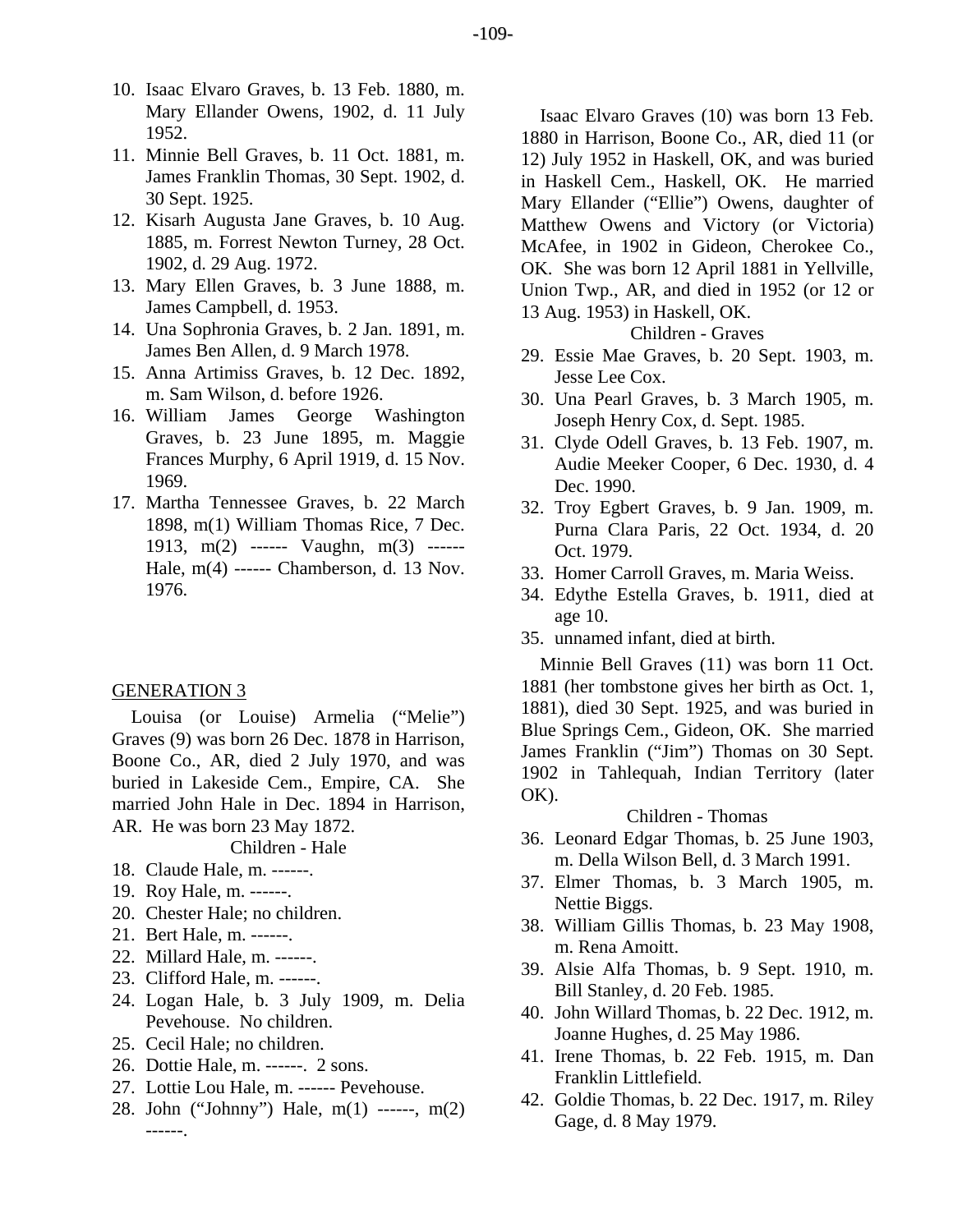43. Mary Katherine Thomas, b. 1923, d. 3 Oct. 1928.

Kisarh Augusta Jane Graves (12), called "Kiz" or "Kizzie", was born 10 Aug. 1885, died 29 Aug. 1972, and was buried in Tahlequah Cem., Tahlequah, OK. She married Forrest Newton Turney on 28 Oct. 1902.

Children - Turney

- 44. Earl Turney, m. Inez Greenhaugh, d. 1994.
- 45. Ella Turney, m. ------ Goss or Goff.
- 46. Alva Turney, b. 24 Jan. 1911, d. 17 May 1989.
- 47. Oma Turney, m. Rex Smith.
- 48. Gay Turney

Mary Ellen Graves (13) was born 3 June 1888, probably in Harrison, Boone Co., AR, and died in 1953. She married James ("Jim") Campbell.

Children - Campbell

- 49. Lucy Campbell, m(1) ------ Rogers, m(2) ------ Tennyson.
- 50. Hester Viola Campbell, m. ------ Sliger.
- 51. Zilla Campbell, m. ------ Calico.
- 52. Chester Campbell, d. by 1994.
- 53. Jesse Hayden Campbell
- 54. Vendell Campbell, d. by 1994.
- 55. Betty Campbell

Una Sophronia Graves (14) was born 2 Jan. 1891 in Searcy, AR, died 9 March 1978 in Yucca Valley, CA, and was buried in Crestlawn Memorial Park, Riverside, CA. She married James Ben Allen, called Ben. He was born 23 May 1884 and died 30 Aug. 1929.

## Children - Allen

- 56. Eldrith Allen, b. 22 Nov. 1908, d. by 1994.
- 57. Cecil Allen, b. 21 April 1910, d. 2 June 1932.
- 58. Mabel Allen, b. 4 Dec. 1911, d. by 1994.
- 59. Faralone ("Spud") Allen, b. 28 Aug. 1913, d. 14 March 1965.
- 60. LaVada (or Levada) Allen, b. 9 Jan. 1915, m. ------ High.
- 61. John Allen, b. 26 Sept. 1916.
- 62. Bill Allen, b. 28 July 1919.
- 63. Jesse Allen, b. 28 Feb. 1921, m. Virginia ------, d. 9 Jan. 1992.
- 64. James B. Allen, b. 24 Feb. 1923.
- 65. Betty Allen, b. 17 March 1925, m. ------ Banto.
- 66. Jack Allen, b. 7 May 1927.

Anna Artimiss (or Artiemiss) Graves (15) was born 12 Dec. 1892, probably died before 1926, and was buried in Blue Springs Cem., Gideon, OK. She married Sam Wilson.

Children - Wilson

- 67. Edith Wilson
- 68. Virgie Wilson

William James George Washington Graves (16), called George, was born 23 June 1895 in Dripping Springs, OK (or Tahlequah, Cherokee Co., Indian Territory, now OK), died 15 Nov. 1969 in Ponca City, Kay Co., OK, and was buried 17 Nov. 1969 in Odd Fellows Cem., Kay Co., OK. He married Maggie Frances Murphy, called Frances, daughter of Isaac Newton Murphy and Sarah Mirelda Phillips, on 6 April 1919.

## Children - Graves

- 69. Tempie Jane Graves, m. Calvin ("Red") Bryant.
- 70. Edna Ted Graves (called Ted)
- 71. Bill Graves, d. 1962.
- 72. James Robert ("Jim Bob") Graves, b. 17 Dec. 1939 (Ponca City, Kay Co., OK), m. Sandra Jones, 21 June 1958, d. 1994.

Martha Tennessee ("Mattie") Graves (17) was born 22 March 1898 in Harrison, Boone Co., AR, died 13 Nov. 1976 in Modesto, CA, and was buried in Lakeside Cem., Empire, CA. She first married William Thomas Rice on 7 Dec. 1913 in Peggs, Cherokee Co., OK. They lived at Turlock, CA. She secondly married ------ Vaughn. Her third husband was ------ Hale. Her fourth marriage was to ------ Chamberson.

#### Children - Rice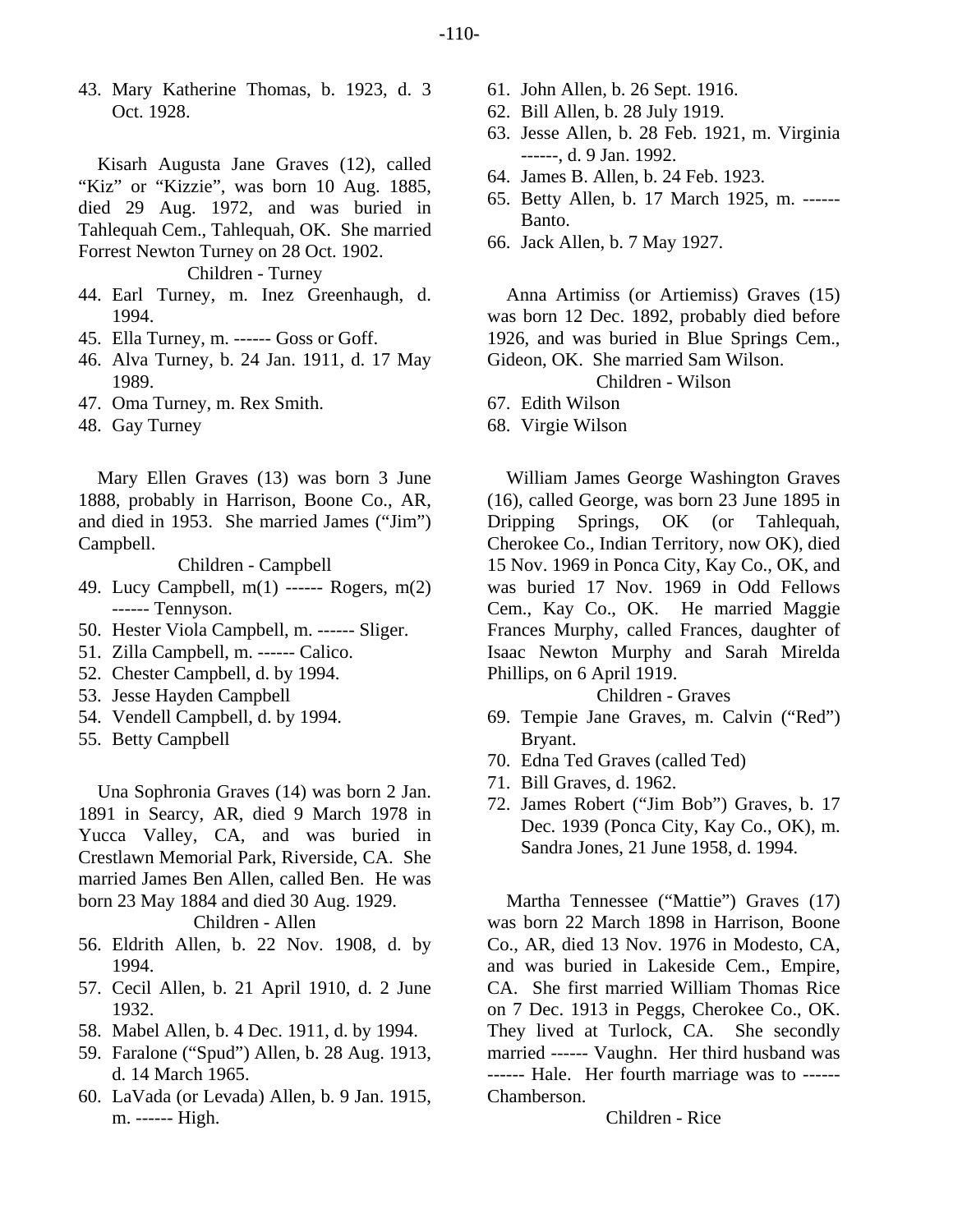- 73. Oma Esther Rice (called Esther), b. 14 March 1915, m. John Lee Sisco, 3 July 1931.
- 74. Ethel Elzenia Rice, b. 22 April 1916 (OK), m. ------ Easley, d. 16 Aug. 1983.
- 75. Sylvia Armelia Rice, b. 19 Jan. 1918, m. ------ Maxwell, d. 21 March 1984.
- 76. Lucille Annabell Rice, b. 3 Dec. 1920 (OK), m. ------ Smith.
- 77. Howard Arthur Rice (called Arthur), b. 2 Nov. 1921 (OK), d. 28 June 1937.
- 78. James Oliver Rice, b. 16 Oct. 1923 (OK).
- 79. Paul Eugene Rice, b. 11 Jan. 1925 (OK), d. 23 July 1973.
- 80. Amos Huston Rice, b. 14 Dec. 1928 (OK).
- 81. Marjorie Juanita Rice (called Juanita), b. 11 Nov. 1930, m. ------ McDaniel.
- 82. John Wesley Rice, b. 10 Jan. 1932, d. 4 Aug. 1972.
- 83. Virginia Lee Rice, b. 9 April 1934, m. Loyd Carson.
- 84. Fredona ("Freda") May Rice, b. 14 Sept. 1936, m. ------ Brown.
- 85. Alford (or Alfred) Thomas Rice, b. 15 Dec. 1938.
- 86. Darlene Sue Rice, b. 16 Feb. 1941, m. ------ Prez.

# **WHAT KIND OF PEOPLE WERE OUR IMMIGRANT ANCESTORS?**

According to the advertising for *The Royal Descents of 500 Immigrants to the American Colonies or the United States*, by Gary Boyd Roberts, "The 570 immigrants and their millions of descendants share royal ancestry because of a pattern of social levelling common to most Western European nations. Younger sons or daughters of kings become or marry nobles. Younger sons or daughters of the nobility become or marry "gentry" - knights, manorial lords, gentlemen with coatsof-arms, baronets, lairds, and seigneurs. Younger sons or daughters of the gentry become or marry merchants, clergymen, Puritan or Huguenot leaders, university fellows, bureaucrats, or professional soldiers. Members of these last groups or their younger sons and daughters immigrate to the American colonies and later the United States."

This is an interesting book, 700 pages, pub. in 1993, and can be purchased either from Genealogical Publishing Co., Baltimore, or New England Historic Genealogical Society, Boston.

Another issue that I had not really been aware of before has to do with restrictions on immigration. This occurred at least in the early 1600's and discouraged anyone with money from leaving England. Of course, most people who were well-off in England would not be eager to risk estate and health as a pioneer in a new land anyway.

#### **TOMBSTONE INSCRIPTIONS OF TN**

Mrs. Juanita J. Brown, 1952 Ainsley Rd., San Diego, CA 92123-3810, descended from JOHN GRAVES and Ann Campbell of Giles Co., TN, sent the following information from a book on Bible records and tombstone inscriptions. All of the cemeteries included below also have other names mentioned.

Graves and Teele Graveyard

Located in Jackson Co., TN, 14 miles from Gainesboro, TN, on the old Teele farm on Jennings Creek.

George Teele, son of Adam Teele, Sept. 19, 1791-April 9, 1847; married April 29, 1839. He fought in the War of 1812.

Wife - Edna Graves Teele, daughter of Reuben and Elizabeth Y. Graves, Aug. 20, 1797-Oct. 10, 1854.

Elvira Elizabeth Teele Graves, daughter of George and Edna Graves Teele, July 29, 1840-Jan. 22, 1912; married Jan. 1, 1857.

Husband - Wade Hampton Graves, son of Beamon and Susannah P. Graves, Nov. 10, 1832-Aug. 28, 1901. He fought in the War between the States.

Infant daughter of Elvira T. and Wade Hampton Graves, born and died, 1858.

Josephine Graves, daughter of Elvira T. and Wade Hampton Graves, April 27, 1862-July 9, 1862.

Cortez Henry Graves, son of Elvira T. and Wade Hampton Graves, Mar. 21, 1864-Jan. 5, 1874.

Lee Hatton Graves, son of Elvira T. and Wade Hampton Graves, Mar. 3, 1872-Feb. 28, 1875.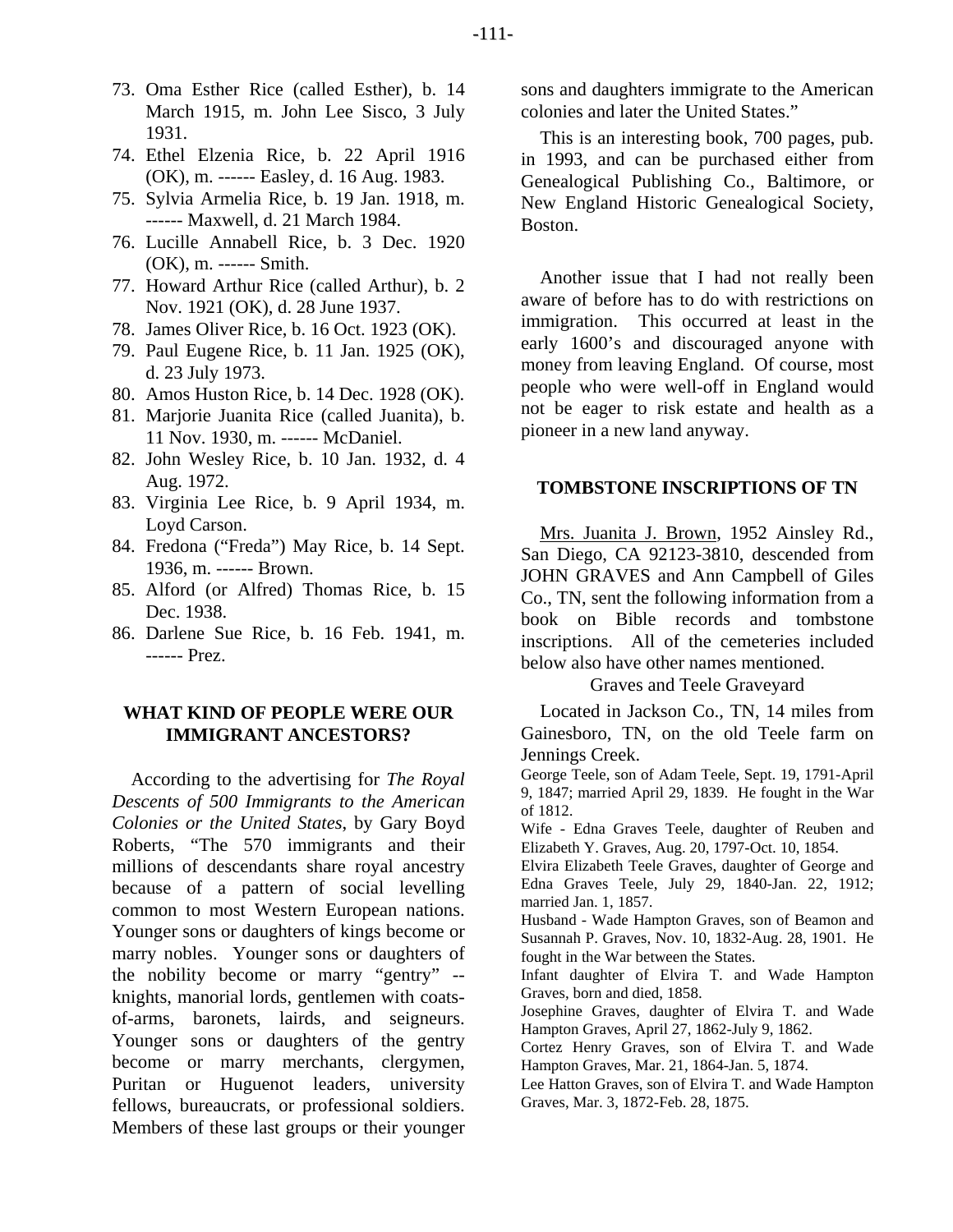Willie George Pate, daughter of Lena Graves and J. J. Pate, Oct. 24, 1897-July 28, 1902.

James Radford Draper, husband of Nettie Graves Draper, Mar. 8, 1859-April 8, 1888.

Patsey Graves, sister of Edna Graves Teele, 1790-1850. Susannah Graves, orphan niece of Edna Graves Teele, 1828-May 16, 1844.

Sidney Graves, orphan nephew of Edna Graves Teele, 1825-Jan. 29, 1852.

Marshall Graves, Jr., orphan nephew of Edna Graves Teele, 1823-1867. He was serving in the Tennessee Legislature at the time of his death.

There are also many slaves of the Graves and Teele families buried in the family burial grounds.

Reuben and Elizabeth Yarbrough Graves were married Nov. 28, 1786.

Their children were:

Rice, who lived and died near Lebanon, TN.

Harrison married a Miss Cunningham and moved to Texas.

Marshall.

Nancy, who married a Mr. Moreland.

Lucy, who married a Mr. Sweezy.

Patsey, who died unmarried.

Edna, who married George Teele.

Adam Teele's children were:

George Teele, who married Edna Graves. 8 others.

#### Bass Cemetery

Second District, Wilson Co., TN, south of Nashville Pike, on Harry Bass farm. John E. Graves, Aug. 12, 1823-May 24, 1895. Ary Ella, wife of J. E. Graves, Sept. 11, 1837-Mar. 29, 1890.

#### Graves Cemetery

Third District, Wilson Co., TN, Laguardo and Gwynne Road.

James M. Graves, April 21, 1817-July 16, 1874.

Elizabeth N. Graves, Aug. 18, 1824-April 28, 1914.

James T. Graves, June 16, 1851-May 4, 1890.

William D. Graves, May 8, 1862-July 18, 1931.

G. W. Graves, Aug. 12, 1845-June 13, 1908.

Mattie, wife of G. W. Graves, Feb. 14, 1847-Feb. 13, 1896.

# **QUESTIONS AND INFORMATION**

# *GRAVES FAMILIES OF ENGLAND AND NEW ZEALAND*

Ms. Julie A. Barlow, 21 Barnett St., Putaruru, North Island, New Zealand, is looking for help on her line of the Graves/Greaves family.

"My father is Ivan Woodward Greaves, born here in New Zealand, as was his father Samuel. Samuel had 7 brothers and sisters, 4 born in New Zealand. The other 3 were born in Warwickshire, England. They arrived in N.Z. aboard the 'Asseye' on 26 Dec. 1874."

"Samuel's parents were John Greaves and Elizabeth Woodward. John was born at Southam, Warwickshire, the son of Samuel Greaves and Elizabeth Dadey. Samuel was born 19 Oct. 1790 in Birmingham, St. Martin, Warwickshire."

#### *MISCELLANEOUS GRAVES FAMILIES*

Mrs. Carol Lathrop Pierson, 1908 Edgebrook Dr., Marshalltown, IA 50158-5211, is looking for the earlier ancestry of her Graves family. She is descended from JOSEPH GRAVES and Mary ------, as outlined in the following genealogy.

#### GENERATION 1

Joseph Graves (1) was born about 1812 or 1814 in England, according to the 1850 WI census. He married Mary ------ in England. Their first child was born in England and the next in Lafayette Co., WI, so the family must have left England about 1847 or 1848. The children attended schools in Grant Co., WI.

Children - Graves

- 2. Mary H. Graves, b.c. 1846-1847.
- 3. John Joseph Graves, b. 12 Aug. 1848, m. Catherine Melvina Ramsey, 6 Dec. 1871, d. 23 March 1924.

#### GENERATION 2

John Joseph Graves (3) was born 12 Aug. 1848 in Lafayette Co., WI, and died 23 March 1924 in Des Moines, IA. He married Catherine Melvina Ramsey on 6 Dec. 1871 in Glen Haven, WI.

Children - Graves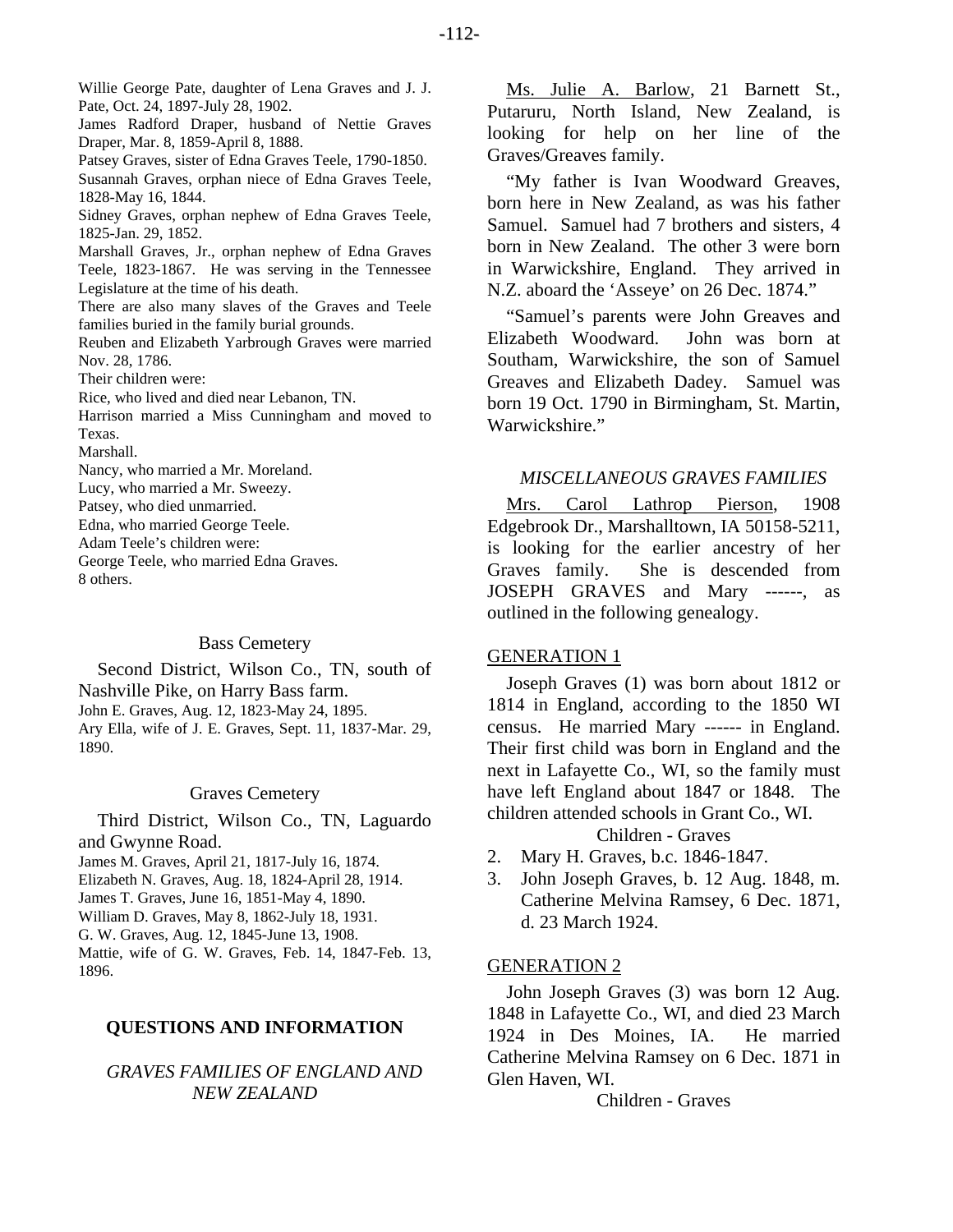- 4. Ethel Graves, b. 25 March 1877, m. Harmon G. Lathrop, 10 Jan. 1900, d. 22 May 1935.
- 5. Eugene Graves
- 6. Harrison Graves
- 7. Sarah Graves
- 8. Cora Graves
- 9. Alva Graves
- 10. Earl Graves

# GENERATION 3

Ethel Graves (4) was born 25 March 1877 in Carroll Co., IA, and died 22 May 1935 in Fort Dodge, IA. She married Harmon G. Lathrop on 10 Jan. 1900.

Children - Lathrop

- 11. Edna Marie Lathrop
- 12. Mae Lathrop
- 13. Wilbur Lathrop
- 14. Guy Lathrop
- 15. Ruth Lathrop
- 16. Sherman Wayne Lathrop, b. 17 June 1916, m. Marjorie Swenson, 28 May 1940, d. 27 March 1980.

#### GENERATION 4

Sherman Wayne Lathrop (16) was born 17 June 1916 in Glidden, IA, and died 27 March 1980 in Ames, IA. He married Marjorie Swenson on 28 May 1940 in Nashua, IA. Children - Lathrop

- 17. Carol Ann Lathrop, b. 8 Jan. 1942, m. Richard E. Pierson, 1 Oct. 1960.
- 18. Carl Lathrop

# GENERATION 5

Carol Ann Lathrop (17) was born 8 Jan. 1942 in Fort Dodge, IA. She married Richard E. Pierson on 1 Oct. 1960.

Children - Pierson

- 19. Kimberley Pierson
- 20. Mark Pierson
- 21. Brian Pierson

Mr. John P. Graves, 1010 Roundhill Circle, Napa, CA 94558, is looking for information on the family and ancestry of his grandfather, AARON ALFRED GRAVES, "born 1832 in Carson, probably Fannin Co., TX. He reportedly moved to CA in the early 1860's, but the first record I have found of him is in the mid-1870's, when he was living in northern Lake Co.

He married Ada Melissa McMath on March 17, 1875 in Hullville, Lake Co., CA, and spent most of the rest of his life there prior to moving to Oakland, CA, shortly before his death on Oct. 31, 1919. He and his wife had 9 children born between 1877 and 1896. According to the 1880 and 1900 census records, A. A. Graves' father was born in NY state and his mother was from Scotland. I do not know any of their names."

## *NORTHERN GRAVES FAMILIES*

Mr. Virgil Coffin, 41 Cedars Ave., Harvey Cedars, NJ 08008-5720, wrote that he is descended from MARY GRAVES who married Joseph Ellis on 25 Oct. 1688 in Dedham, MA. He was probably born in Oct. 1666.

He asked, "Are her parents Benjamin and Mary (Hoar) Graves, and is he son of John Graves of Concord, MA?"

(ED. NOTE: Benjamin Graves who married Mary Hoar was a son of John Graves of Concord. However, the Mary Graves who was a dau. of Benjamin married Benjamin Rice in 1691, not Joseph Ellis.

There have been previous queries on this family from Mr. Robert S. Anderson, p. 23, 1991 GFNL, Mrs. Thelma McFarland, p. 20, 1987 GFNL, and Mrs. Marilyn Crichton, p. 35, 1987 GFNL.)

Mrs. Wilma F. Haynes, P.O. Box 937, Brookings, OR 97415, is still searching for the parents and ancestors of her 3rd g-grandmother, SALLY or SARAH GRAVES, b. 18 April 1800, probably in VT. She was the 2nd wife of Joseph Shepard, b. 26 Aug. 1781 at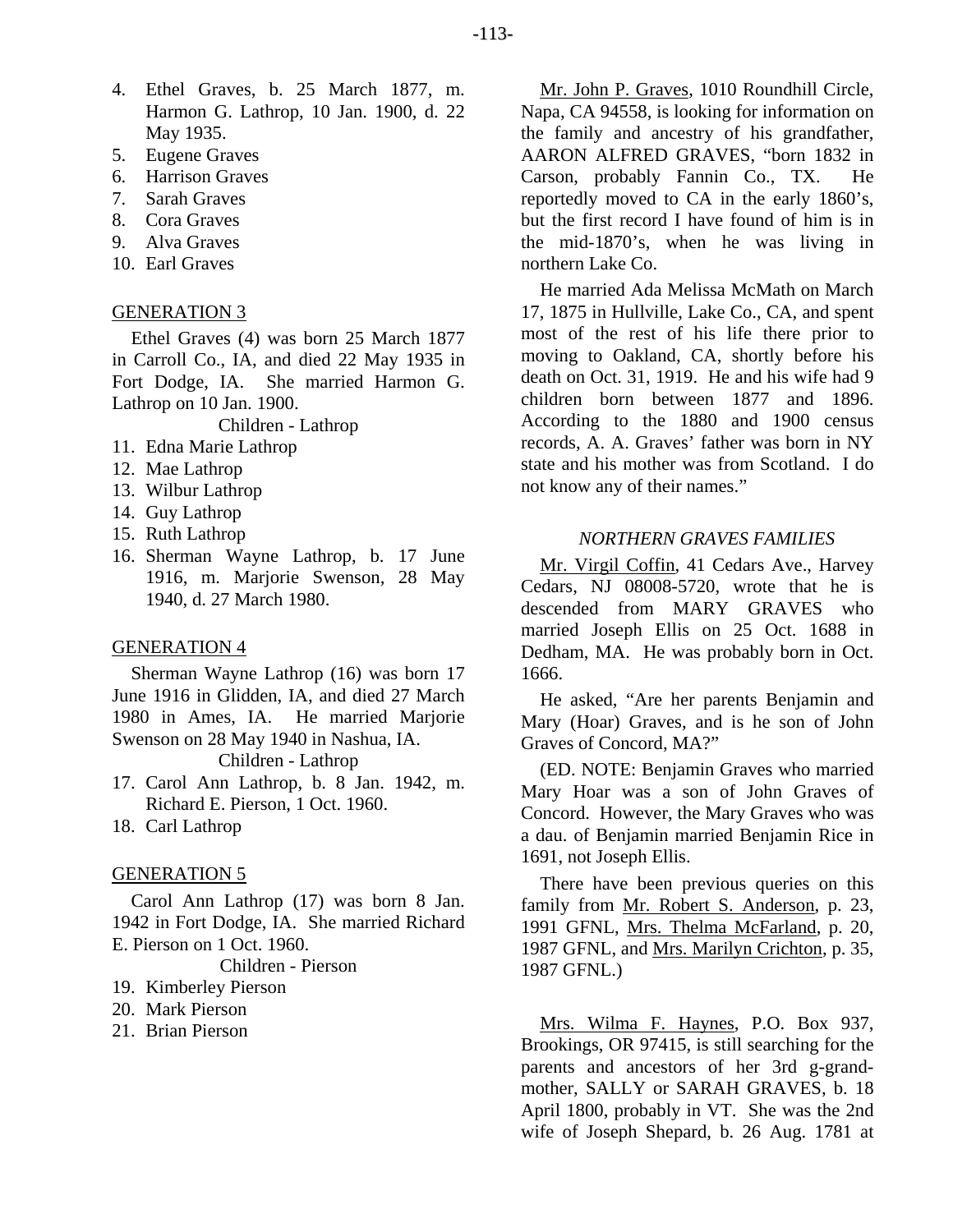-114-

New Hartford, Litchfield Co., CT, son of Joseph Shepard and Rachel Merrill.

Joseph's first wife was Asenath/Aseneth Bailey, b. 7 May 1777 at Lebanon, New London Co., CT, dau. of Saxton Bailey and Lois Hunt. Joseph and Asenath were married 2 Jan. 1808 at Darien, Genessee Co., NY, and had 6 children born between 1810-1818: Ann, Lois, Joseph, Alvin, and twins Alvina and Asenath.

The mother died 13 Feb. 1819, and Joseph then married as his second wife Sally or Sarah Graves. She was 19 years old, 10 years older than her oldest stepdaughter. They were married 15 Oct. 1819 at Pittsford, Monroe Co., NY. They had 10 children between 1820- 1840: Matthias, Sarah, Luther (Mrs. Haynes' ancestor), Laura, George, Charles, Jane, Orson, and twins Oscar and James M. Shepard. Joseph and Sally lived their lives at Hamburg, Erie Co., NY. Joseph d. 11 May 1858, Sally d. 22 April 1881, and both were buried at Evans Cem., Evans, Erie Co., NY.

(ED. NOTE: See her previous queries on p. 37, 1993 GFNL, p. 54, 1992 GFNL, p. 48, 1990 GFNL, and p. 17, 1986 GFNL.)

# *THOMAS GRAVES OF HARTFORD, CT*

Mr. LaVerne Graves, 905 North 28th Place,Renton, WA 98056, wrote that as a result of the Graves Family Association, he was contacted by new member Mrs. Marian E. Loeffler of Bremerton, WA (see her query on p. 35, 1994 GFNL), and they found that they were related through his grandfather, Lyman Sperry Graves (#2563 on p. 340 of the Thomas

Graves of Hartford book). He also sent the copy of the picture of the Lyman Sperry Graves family on this page, taken about 1887.



His grandmother's name was Carrie Brant (not Broat as given in the book). The people in the back row (left to right) are Elsie Alice, Bradford Lewis, and Ida Belle Graves. In the front row are Carrie (Brant), George Ernest (his father), and Lyman Sperry Graves.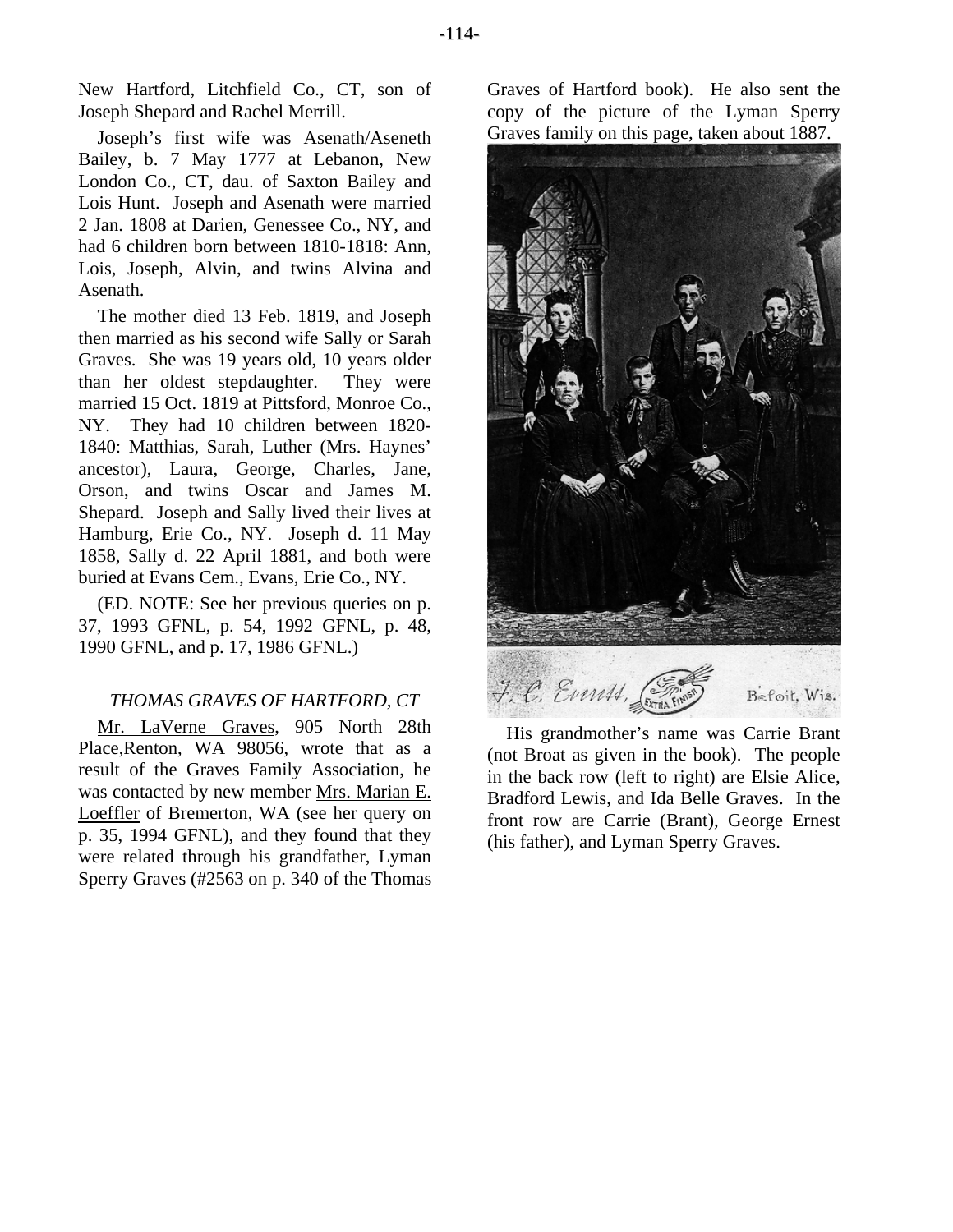#### PEDIGREE CHART

# 5 Aug 1994

 $\sim 10^{-11}$ 

|                                       |                                                            |                                                                                |              | 16 John KECK-132------------  |
|---------------------------------------|------------------------------------------------------------|--------------------------------------------------------------------------------|--------------|-------------------------------|
|                                       |                                                            |                                                                                | $\mathbf{I}$ |                               |
|                                       |                                                            | 8 William KECK-53--------------<br>1828<br>: B: Abt                            |              |                               |
|                                       |                                                            | : P: ,Ontario,CAN                                                              |              | 17 Barbara MISHLER-133------  |
|                                       |                                                            | $\frac{1}{2}$ M: 30 Jun 1850 $-9$                                              |              |                               |
|                                       |                                                            |                                                                                |              |                               |
|                                       | $\frac{1}{2}$ B: 21 Jul 1853                               | 1900<br>: D: Bef                                                               |              |                               |
|                                       |                                                            | $\mathbf{P}$                                                                   |              | 18 John B. PIPPENGER-143----  |
|                                       | : P: Elkhart,Elkhart,IN<br>$\frac{1}{2}$ M: 3 Nov 1889 --5 | $\mathbf{L}$                                                                   | $\cdot$      |                               |
|                                       | : P: Hammond, St Croix, WI                                 | 9 Elizabeth PIPPENGER-54------------                                           |              |                               |
|                                       | $\frac{1}{2}$ D: 20 Apr 1935                               | $B: 4$ Jul 1825                                                                |              | 19 Mary CRIPE-144-----------  |
|                                       | : P: Columbia Falls, F, MT                                 | P: ,Montgomery,OH                                                              |              |                               |
| 2 George Irvin KECK-9---------------- |                                                            | 1867<br>D: Abt                                                                 |              |                               |
| : B: 25 Dec 1906                      |                                                            | P: New Haven Twp, Dunn, WI 20 Elijah FRANCIS-155-------                        |              |                               |
| : P: New Richmond, St Croix, WI       |                                                            |                                                                                |              |                               |
| : M: 16 Sep 1929 --3                  |                                                            | 10 George Luman FRANCIS-62----------                                           |              |                               |
| : P: Great Falls,Cascade,MT           |                                                            | Jan 1831<br>$\cdot$ B:                                                         |              |                               |
| ! D: 2 Aug 1965                       |                                                            | $\vdash P:$ , NY                                                               |              | 21 Eleanor or Sophia-156----  |
|                                       |                                                            | $\frac{1}{2}$ M: 26 Apr 1855 --10                                              |              |                               |
| : P: Whitefish,Flathead,MT            | 5 Lettie Julia FRANCIS-25--------------- P: ,, NY          |                                                                                |              |                               |
|                                       | B: 14 Apr 1863                                             | $\mathbf{D}$                                                                   |              |                               |
|                                       |                                                            | $\pm$ Pr.                                                                      |              | 22 George GRAVES-163--------  |
|                                       | P: Albany, Green, WI                                       |                                                                                |              |                               |
|                                       | D: 29 Oct 1932                                             |                                                                                |              |                               |
|                                       |                                                            | P: Kalispell, Flathead, MT 11 Eleanor M. GRAVES-63----------------<br>Jul 1834 |              | 23 -------------------------- |
| 1 Robert KECK-1---------------------- |                                                            | В.                                                                             |              |                               |
| : B: 10 Feb 1938                      |                                                            | $P:$ , NY                                                                      |              |                               |
| : P: Columbia Falls, F, MT            |                                                            | D:                                                                             |              |                               |
| $1 M: 28 Jun 1962 --1$                |                                                            | Ρ.                                                                             |              | 24 Robert UNDERWOOD-164-----  |
| : P: Cardston, Alberta, CAN           |                                                            |                                                                                |              |                               |
| . D.                                  |                                                            | 12 George UNDERWOOD-69---------------                                          |              |                               |
| : P:                                  |                                                            | : C: 27 Dec 1821                                                               |              |                               |
| :Lynda Jean DEVER-2-------------      |                                                            | : P: Welford, Berkshire, ENG 25 Martha-165---------------                      |              |                               |
| : Spouse                              |                                                            | $H:$ Abt $1849 - 11$                                                           |              |                               |
|                                       | 6 John UNDERWOOD-31---------------------- P: ,, ENG        |                                                                                |              |                               |
|                                       | : B: 29 May 1863                                           | : D:                                                                           |              | 26 John VOCKINS-168---------  |
|                                       | : P: Boxford, Berkshire, ENG                               | $\pm$ P:<br>$\mathbf{L}$                                                       |              |                               |
|                                       | $+$ M: 27 Jun 1896 $-6$                                    | : P: Reading, Berkshire, ENG 13 Elizabeth VOCKINS-70--------------             |              |                               |
|                                       |                                                            |                                                                                |              | 27 Harriet COPPTON-169------  |
|                                       | $\frac{1}{2}$ D: 29 Aug 1945                               | C: 24 Feb 1828                                                                 |              |                               |
| 3 Ethel UNDERWOOD-10----------------- | : P: Great Falls, Cascade, MT                              | P: Welford, Berkshire, ENG                                                     |              |                               |
|                                       |                                                            | D:<br>Р.                                                                       |              | 28 George GUY-174-----------  |
| B: 5 Sep 1911                         |                                                            |                                                                                |              |                               |
| P: Reading, Berkshire, ENG            |                                                            | . 14 William GUY-78---------------------                                       |              |                               |
| D:                                    |                                                            | : C: 19 Oct 1828                                                               |              |                               |
| Ρ.                                    |                                                            |                                                                                |              | 29 Hannah COLTON-175--------  |
|                                       |                                                            | : P: Ockham, Surrey, ENG<br>$1 M: 29$ Jan 1854 $-12$                           |              |                               |
|                                       |                                                            |                                                                                |              |                               |
|                                       |                                                            | 7 Gertrude Eliza GUY-32----------------- P: St John's, Paddington, , ENG       |              |                               |
|                                       | B: 16 Oct 1872                                             | : D:                                                                           |              |                               |
|                                       | P: Reading, Berkshire, ENG                                 | : P: ,,ENG                                                                     |              | 30 George RICHARDS-184------  |
| Name and address of submitter:        | D: 4 Dec 1962                                              |                                                                                |              |                               |
|                                       | P: Great Falls, Cascade, MT                                | 15 Sarah Dawson RICHARDS-79----------                                          |              |                               |
|                                       |                                                            | C: 7 Jun 1835                                                                  |              | 31 Elizabeth SAUNDERS-185---  |
|                                       |                                                            | P: St Leonards, S, London, ENG                                                 |              |                               |
|                                       |                                                            | D.                                                                             |              |                               |
|                                       |                                                            | P: ,,ENG                                                                       |              |                               |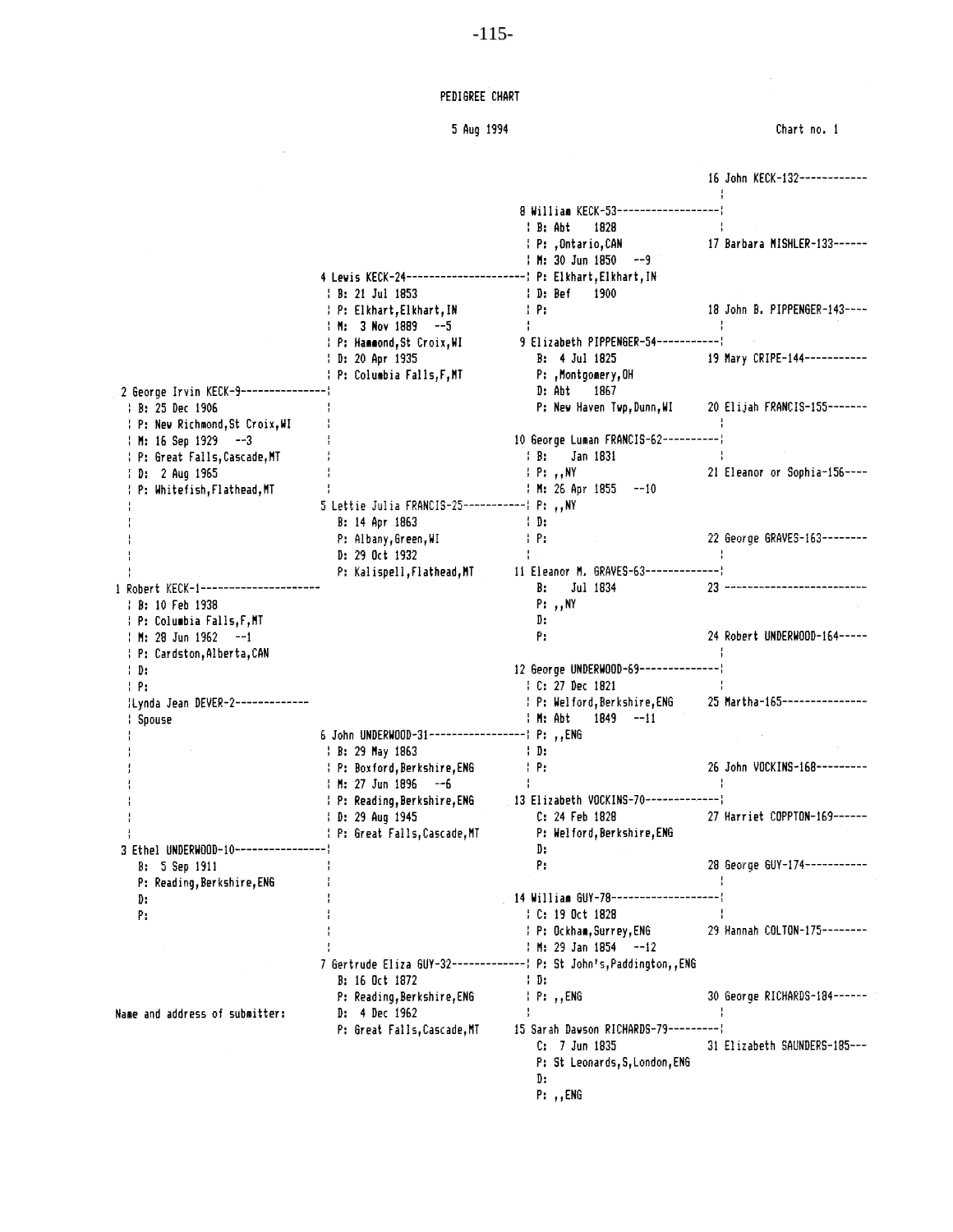He also wrote: "I think putting pictures of important Graves genealogists in the newsletter is a very good idea. I am very interested in obtaining copies of pictures of any of my ancestors  $(Thomas<sup>1</sup>, John<sup>2</sup>,$ Samuel<sup>3</sup>, David<sup>4</sup>, Mathew<sup>5</sup>, Israel<sup>6</sup>, Justin<sup>7</sup>).

"While researching my mother's family I discovered a relative named MARY GRAVES born 3 Jan. 1785 at Lexington, KY, married a George Swan on 11 Feb. 1802, who was born 3 June 1777. She is not listed in your book, but was wondering if you have any information on her?"

(ED. NOTE: Can anyone place this Mary Graves. I assume she is probably part of one of the southern Graves families, but I haven't been able to place her.)

Mr. Bob Keck, 11509 4th Ave. West, Everett, WA 98204, is seeking information on his g-grandmother, ELEANOR M. GRAVES, who was born about July 1834 in NY, per the 1900 federal census. She married George L. Francis on 26 Aug. 1855 in NY. "My dad and aunt Marie thought her father's name was George Graves."

His pedigree chart is on the next page.

(ED. NOTE: Eleanor M. Graves is listed as Ellen Maria Graves, #2442 on p. 194 of the Thomas Graves of Hartford book, daughter of Abner Graves and Sybel Potter.)

## *SOUTHERN GRAVES FAMILIES*

Mrs. Macel M. Ruth, 8756 Barcelona Plaza, Westminster, CA 92683, in her grandmother McClain's line, has a Martha Graves, daughter of JOHN GRAVES and Edith June ------. Martha was supposedly 2nd cousin to President John Quincy Adams, was born in 1801, and married at age 17 to William McClain. Martha and William McClain had 12 children, all born in Nelson Co., VA. All the family but Maryann moved to Lewis Co., WV (was VA until 1863, when WV was admitted to the Union as a separate state).

Their children were: Malinda, Thomas, Maryann, Addison, Martha, Lucinda, Eliza J., Amanda, Evaline, William H., James M., and Hennerietta.

She would like to correspond with anyone interested in the McClain-Graves line. She has a chart showing the McClain line (and her maiden name, Mace) back to Charlemagne.

Mrs. Wanda L. Aldred, Rt. 2, Box 175, Shoals, IN 47581-9640, is searching for information on her Graves ancestry. She wrote: "My mother is Eunice Elsie Graves, d/o Roy Oscar Graves, b. 5 April 1881, Montgomery Co., AR. His father was William Thomas Graves, b.c. 1855 in AL. He married 27 Dec. 1876 in Clark Co., AR, Sarah Elizabeth Armstrong, d/o John D. Armstrong.

William Thomas Graves was son of WILLIAM GRAVES, b.c. 1834 in AL. His father, also William I believe, was in middle Tennessee, owning a general store when he was killed by a falling tree. Unknown if he was cutting the tree or just why the tree fell on him. This is a family story, and the same stories say the family came to TN from NC, and before that to VA from England."

Children of William Thomas Graves and Sarah Elizabeth Armstrong were (the last 9 born in Montgomery Co., AR):

- Clara Graves, b. 1877, m. ------ Chambers.
- Lovella Graves, b. 1879, m. J. H. Lloyd, 11 Nov. 1895, d. 1905 (Marshall, TX).
- Roy Oscar Graves, b. 5 April 1881, m. Dora Elizabeth White, 1906, d. 8 Dec. 1944 (Langley, AR).
- Hattie Graves, m. Hence Phillips.
- Thomas Freddie Graves, b. 11 June 1887, m. Bulah B. ------, d. 15 Oct. 1967.
- Jemmie H. Graves, b. 1888, m. Della Mae ------.
- Minnie Etta Graves, b. 1889, m. Lee Sherman, 1908, d. 1981 (?) (Olton, TX).
- Alice E. Graves, b. 1892, m. Charles Still.
- Edna A. Graves, b. 1894, m. Edgar Proctor.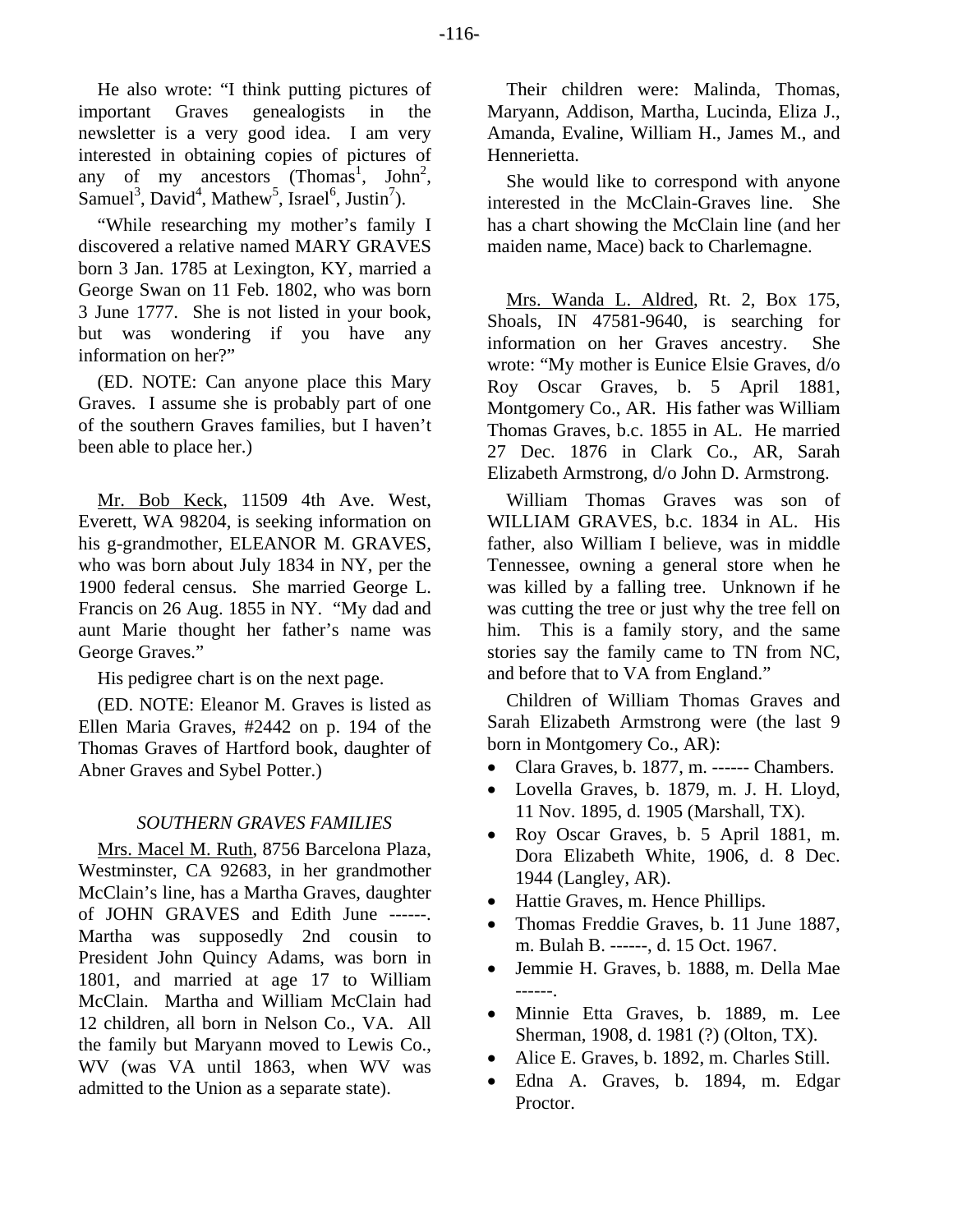- Emma L. Graves, b. 1897, d. Lubbock, TX.
- Jessa (or Jessie) Roland Graves, b. 1899, m. Fern ------, d. Lubbock, TX.

Ms. Kayren Arnold, 1000 Mossvine Dr., Plano, TX 75023, is searching for the family and ancestors of her MOLINDA GRAVES, b.c. 1807 in SC. She married Wells Godwin and was in Russell Co., AL by 1832. They moved to Butler Co., AL in 1858 where they died, she in 1872.

"The only other name is Thomas Graves, probably a brother, who I think married Wells' sister, Catherine. They were living in Union Springs, AL in 1858.

Other lines I have researched are: Godwin, NC to AL to TX, 1790-1900; Herring, NC to IL to TX, 1700-1900; Reed, KY to MO to TX, 1800-1900; Lynn, GA to AL to TX, 1800- 1900; Kindle and Finch, TN to TX; and Poston."

(ED. NOTE: See query of Mr. Kenneth Vance Smith, pp. 62-64, 1993 GFNL, on this family. He gave the name of Molinda as Alice Malinda ("Molindy") Graves.)

Mrs. Jill M. Harwood, 2310 S.W. 68th Ave., Miramar, FL 33023, is looking for information on her g-g-grandmother, SARAH P. GRAVES, who married Lewis N. Johnson in 1846 in Fluvanna Co., VA. Her ancestor chart is on the next page.

She sent a copy of the marriage license for Sarah and Lewis. Sarah had authorized the issuing of the license on 14 Sept. 1846, and the license was issued and witnessed 15 Sept. 1846. It was signed by Lewis N. Johnson and Barrett P. Graves, and seemed to state that Sarah was a daughter of RALPH GRAVES, deceased (the copy of a copy was a little difficult to read).

(ED. NOTE: There was a Ralph Graves, son of Henry White Graves, descended from Capt. Thomas Graves of VA, who lived in Goochland Co., VA, and had a daughter Sally Graves, born 1756, who married Barrett Price. This Ralph is clearly not the one who was the father of Sarah P. Graves. However, is it possible that Barrett P. Graves was named for Barrett Price?

Ralph Graves was a common name in this branch of the family. Can anyone help?)

Mrs. Mary Jane Davis (Mrs. Terry Hunter Davis, Jr.), 7451 North Shore Rd., Norfolk, VA 23505, is looking for a Graves connection in central VA, probably Albemarle Co., and possibly Goochland Co. JOHN GRAVES had a daughter Sarah Graves who married in April 1792 to John Toms (or Thoms, Tooms, Thomas). Their daughter Louisa Toms married David Shade in 1827.

(ED. NOTE: The only clue I have found is on p. 447 of *Graves Families of the World*. Hudson C. Graves m. Adaline Susan Turner, daughter of Alexander Turner and Sarah Toms from Albemarle Co., VA, in 1844 in TN.)

## *CAPT. THOMAS GRAVES OF VA*

Ms. Charlene Jordan, Rt. 4, Box 162, Elgin, TX 78621, is writing a book about approximately 70 Swedish families that immigrated to Williamson Co., TX. As part of this book, she wants to include the earlier history of the area. She said that there was a THOMAS GRAVES who married Celette Bailey, and died 22 Sept. 1841. They lived on Post Oak Island, and had one child, Thomas Graves, who had no children. She would like to find out more about this Graves family.

Celette remarried Ibery J. Kidd in what is now Williamson Co., and they were living at Post Oak Island in 1850.

She thinks this Graves family may have been from Giles Co., TN, since there seems to be an association with W. D. Thompson, David F. Graves, and others from DeWitt, TN.

(ED. NOTE: This Thomas Graves seems to be the same one of interest to Mr. Malcolm D. McLean, 206 Golden Oaks Dr., Georgetown,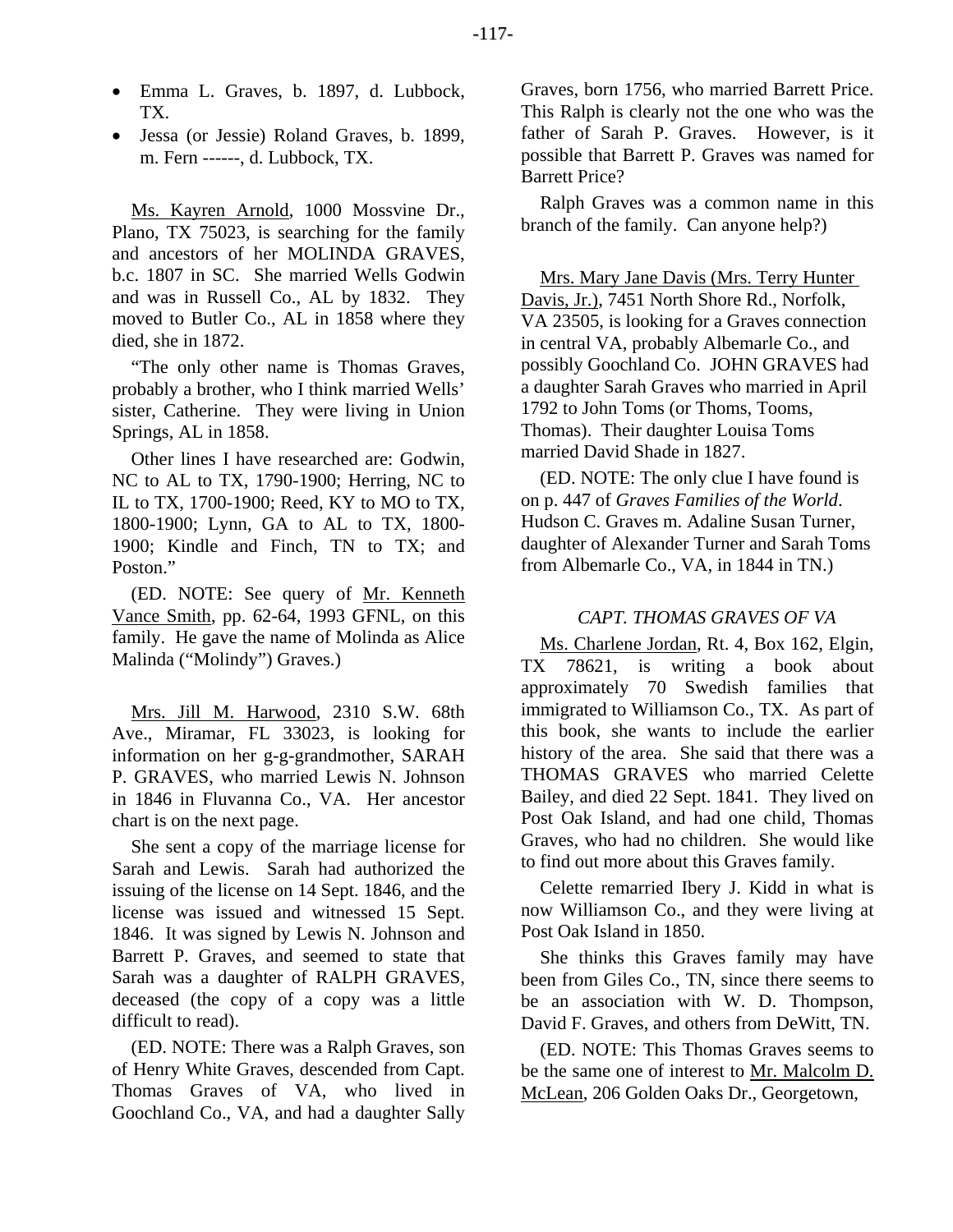| JOHNSON                                                                                                                                                                                       | Ancestor Chart                                                  | ı                                                            |
|-----------------------------------------------------------------------------------------------------------------------------------------------------------------------------------------------|-----------------------------------------------------------------|--------------------------------------------------------------|
| Name of Compiler Jill M. Harwood                                                                                                                                                              | Person No. 1 on this chart is the same                          | Lewis N. JOHNSUNNO.                                          |
| Address 2310, SM.68 Avenue                                                                                                                                                                    | person as No. _____on chart No. _                               | 16<br>$\tau$ $1811$ (Father of No. 8.<br>ю.                  |
| WE CALVARDE ALL OF HE 33023                                                                                                                                                                   |                                                                 | 15 SEP 1846 ont. on chart No.                                |
| #1<br><b>Mitchell of Statisty</b>                                                                                                                                                             | Benjamin R. JOHNSON<br>(Father of No. 4)<br>#<br>$c$ 1856       | $\frac{m}{4}$ 28 JUN 1893 82 yrs<br>Sarah P. GRAVES<br>2     |
| AVON <b>1905) "PB7-7</b> 6-3                                                                                                                                                                  | b.<br>FLUVANNA CO VA                                            | (Mother of No. 8,                                            |
| 4 <sup>Charles</sup> Benjamin JOHNSON                                                                                                                                                         | p.b.                                                            | Cont. on chart No.<br>b.                                     |
| (Father of No. 2)                                                                                                                                                                             | m.<br>16 DEC 1879                                               | #/ dMary CLEMENTS                                            |
| 25 MAY 1892<br>b.                                                                                                                                                                             | α.<br>30 JUL 1908                                               | Jacob TILMAN<br>18                                           |
| ALBEMARLE CO VA<br>p.b.                                                                                                                                                                       | p.d<br>Sallie Ann TIL MAN                                       | b, 08 OCT 1816 (Father of No. 9,<br>23 MAR 1840 on chart No. |
| Date of Birth<br>22 OCT 1914<br>m.<br>p.b. Place of Birth<br>m. Date of Marriage                                                                                                              | 9<br>(Mother of No. 4)                                          | m.<br>23 FEB 1896                                            |
| 10 MAY 1958<br>d.<br>Date of Death<br>ፌ<br>ALBEMARLE CO VA<br>p.d. Place of Death                                                                                                             |                                                                 | Mildred G. MORRIS<br>19 I                                    |
| lp.d                                                                                                                                                                                          | <b>b.18 SEP 1854</b>                                            | 04 OCT 1821 Mother of No. 9,                                 |
| 2 Gilbert Leslie JOHNSON                                                                                                                                                                      | p.b.ALBEMARLE CO VA                                             | 07 JAN 1864 LEEWARL<br>d.<br>CO VA                           |
| Tather of No. 1)                                                                                                                                                                              | d.13 JAN 1922                                                   | 20 John Alex ALLEN                                           |
| <sup>b.</sup> 30 JUL 1920<br>#2                                                                                                                                                               | p.d<br>James John ANDERSON                                      | (Father of No. 10,<br>lb.                                    |
| P. ALBEMARLE CO VA<br>! <b>m.</b> 28 JAN 1939                                                                                                                                                 | 17 DEC 1912                                                     | Cont. on chart No.<br>m.                                     |
| d. 05 MAY 1945                                                                                                                                                                                | 10<br>Guy Tilden (Father of No. 5ALLENd.                        |                                                              |
| p.d WWII OKINAWA JAPAN                                                                                                                                                                        | b. 24 DEC 1877                                                  | 211<br>Susan Jane<br>(Mother of No. 10,                      |
|                                                                                                                                                                                               | D.B. AMHERST CO VA<br>13 OCT 1897                               | Cont. on chart No.<br>b.                                     |
| Ruth ALLEN<br>5  <br>(Mother of No. 2)                                                                                                                                                        | m.<br>Div. 04 OCT 1937                                          | d.                                                           |
| D.<br>28 JUN 1899                                                                                                                                                                             | d.<br>03 NOV 1952                                               | 22 James P BEARD<br>(Father of No. 1)                        |
| p.b. ROCKBRIDGE CO VA                                                                                                                                                                         | p.d<br>SCOTTSVILLE<br>- VA                                      | Ib.<br>Buc®port on Choun No.2<br>m.                          |
| d. 17 DEC 1983                                                                                                                                                                                | Betty Loving BEARD<br>11<br>(Mother of No. 5)                   | ld.<br>c 1895                                                |
| P.d. CHARLOTTESVILLE VA                                                                                                                                                                       | b. 10 FEB 1878                                                  | 23 <sub>L</sub><br>Josephine DAVIS                           |
| ALBEMARLE CO VA<br>MJH                                                                                                                                                                        | P.bBUCKINGHAM CO VA                                             | 1849 BUC%M+ያ መር <del>ሻም</del> MAA<br>c                       |
| 1 Jill Marie Harwood(JOHNSON)                                                                                                                                                                 | d. 09 APR 1947                                                  | 1922 BUENA VISTA<br>c<br>d.                                  |
| 21 AUG 1944<br>b.                                                                                                                                                                             | p.d. RICHMOND VA                                                | William NELMS                                                |
| p.b. CHARLOTTESVILLE ALBEMARLE CO                                                                                                                                                             | BURIED BUENA VISTA<br>VA                                        | (Father of No. 12,<br>b.<br>Cont. on chart No.               |
| m. 26 SEP 1964                                                                                                                                                                                | BROWARD CO FL <sub>12</sub> William Jame <sub>Enri</sub> Philis | m.                                                           |
| d.                                                                                                                                                                                            | 30 NOV 1846<br>b.                                               | b.<br>Rebecca                                                |
| ox 368, Logan,<br>catalogue with<br>p.d.                                                                                                                                                      | NANSEMOND CO VA<br>p.b.                                         | (Mother of No. 12,<br>Cont. on chart No.                     |
| Joseph LaFayette NELMS                                                                                                                                                                        |                                                                 | ъ.                                                           |
| (Father of No. 3)                                                                                                                                                                             | $\mathbf{m.}$ 21 DEC 1865<br><sup>d.</sup> 13 NOV 1918          | d.                                                           |
| <b>b.</b> 15 AUG 1882<br>ĕ<br>꾿                                                                                                                                                               | P. <sup>d</sup> ISLE OF WIGHT CO VA                             | 26 Richard HOLLAND<br>(Father of No. 13,<br>Þ.<br>1800<br>c. |
| p,b.<br>š<br>m.29 JUN 1904 Brides                                                                                                                                                             | Judith Anne HOLLAND<br>0.0212                                   | Comt, on chart No.<br>m.                                     |
| d. 24 NOV 1934                                                                                                                                                                                | (Mother of No. 6)                                               | k.                                                           |
| p.dHOPEWELL VA IOW CO                                                                                                                                                                         | $c$ 1839<br>b.                                                  | $27$ $\sqrt{$ Polly<br>Mother of No. 13,                     |
| BURIED                                                                                                                                                                                        | p.b.                                                            | Cont. on chart No.<br>b.                                     |
| Form A2, Copyright 1963 by The Everton Publis<br>Utah, publishers of THE GENEALOGICAL HELPE<br>lists and full descriptions of many genealogical s<br>Frances Marie NELMS<br>(Mother of No. 1) | d.<br>JAN 1916                                                  | d.                                                           |
| b,<br>04 MAR 1918                                                                                                                                                                             | p.d.                                                            | 28<br>THRNER<br><b>Henry</b><br>┺┲                           |
| <b>p.b.</b> WINDSOR VA ISLE OF WIGHT                                                                                                                                                          |                                                                 | ather of No. 14.<br>$c$ 1820<br>Cont. on chart No.           |
| d.<br>CO VA                                                                                                                                                                                   | TURNEF<br>14 Joseph<br><u>Arthur</u><br>(Father of No. 7)       | m.<br>05 DEC 1843 IOW CO<br>d.                               |
| p.d.                                                                                                                                                                                          | 1847<br>c<br>b.                                                 | 0.1851<br>29 <i>Georgianna</i>                               |
|                                                                                                                                                                                               | p.b.                                                            | midder a No. 14.<br>Cont. on chart No.<br>$c$ 1820<br>ъ.     |
| 7 Bettie Blanche TURNER                                                                                                                                                                       | 20 FEB 1873 IOW CO<br>m.                                        | d.                                                           |
| <b>b.</b> 12 MAR $188\frac{\text{Modern of Na}}{3}$                                                                                                                                           | d,                                                              | Michael FULGHAM<br>30                                        |
| p.b. SMITHFIELD VA                                                                                                                                                                            | p.d                                                             | 1820<br>(Father of No. 15,<br>c<br>b.<br>11 JUN 1845 10 70   |
| #<br>d.03 APR 1932                                                                                                                                                                            | Mattie Sarah FULGHAM                                            | m.<br>$c$ 1890                                               |
| p.d. CHARLOTTESVILLE<br>VA.<br>ALBEMARLE CO VA                                                                                                                                                | (Mother of No. 7)<br>$c$ 1855                                   | ۱d.<br>31 Sarah JOHNSON                                      |
| Roy McArthur HARWOOD                                                                                                                                                                          | b.<br>p.b.                                                      | (Mother of No. 15,<br>c 1830<br>Cont., on chart No.          |
| 08 MAY 1942<br>b.                                                                                                                                                                             | $be^{2}$                                                        | b.<br>c 1900<br>f. Lewis J.<br>d.                            |
| ALAMANCE CO NC                                                                                                                                                                                | #2 Dorcia BRADSHAW                                              |                                                              |
|                                                                                                                                                                                               | Theodosia                                                       |                                                              |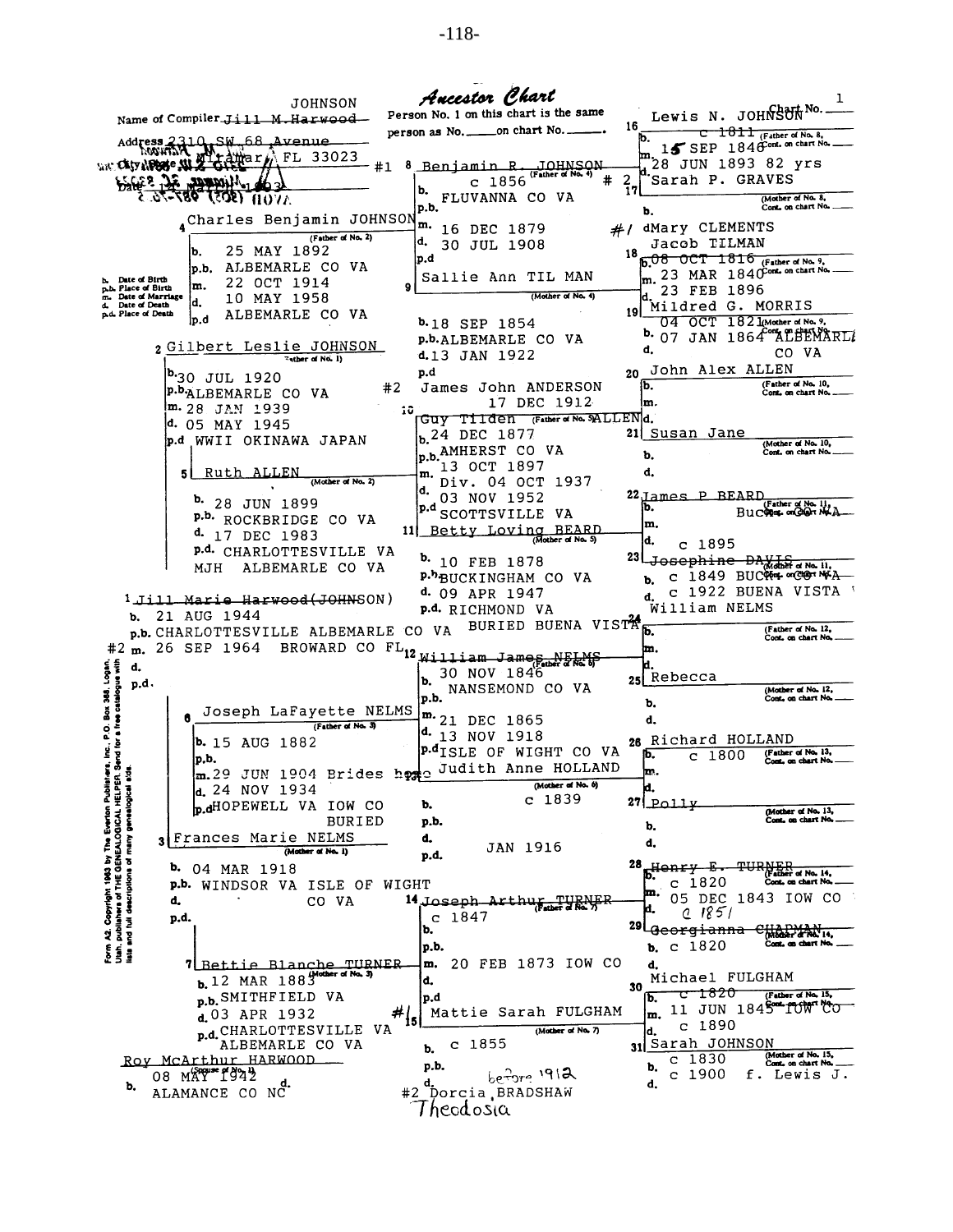TX 78625-3320, who has been involved for many years in publishing a multivolume *Papers Concerning Robertson's Colony in Texas*. Some of his volumes reference a Thomas A. Graves who was a surveyor in the area. See his query (changed address) on pp. 27-28, 1981 GFNL.

The IGI shows that Ibery/Ibrey J. Kidd married Celete A. Bailey and had the following children, all born at Post Oak Island:

- Fannie R. Kidd, b. 1 Aug. 1850.
- John W. Kidd, b. 10 May 1852.
- Elizabeth ("Betty") Celete Kidd, b. 22 Jan. 1855.
- Albert Asbury Kidd, b. 22 March 1859.
- Ibrey J. Kidd, b. 22 May 1862.

It appears that Thomas A. Graves was b.c. 1817 in Yanceyville, Caswell Co., NC, son of Thomas Slade Graves and Mary Lee Bennett. Thomas Slade Graves was a son of John Herndon Graves and Nancy Slade, descended from Capt. Thomas Graves of VA.

Helping to confirm that this is the correct connection is the fact that I had Thomas Graves as dying young, appropriate for someone who died at about age 24. His brother, John Herndon Graves, died nearby in Milam Co., TX, and another brother, Henry Lee Graves, was president of Baylor Univ. and died nearby at Brenham, TX.)

Mr. Jack C. Zollinger, RR 2, Box 49, Gosport, IN 47433, wrote that his wife is descended from Capt. THOMAS GRAVES of VA by the same line as that of Mr. Marvin D. Coffey; i.e., via Francis<sup>2</sup>, John<sup>3</sup>, Jane<sup>4</sup> m. John Coffey.

He sent a few pages from an interesting book, *Jamestown True Heroes* by Arthur L. Waldo, that included a list of 58 of the 70 passengers of the second supply that brought Thomas Graves.

He also noted that Joseph and Richard Croshaw are likely sons of Raleigh/Rawleigh Croshaw, who arrived in 1608 with Thomas Graves, was a burgess in 1623, and died in 1625. Was Raleigh a brother of Katherine Croshaw/Crosher, wife of Capt. Thomas Graves?

(ED. NOTE: Although it has not yet been proven that Katherine's maiden name was Croshaw, it is likely.

See the article in the August GFNL, p. 81.)

Mrs. Katherine Cullen King, 8502 West Boulevard Dr., Alexandria, VA 22308-1917. wrote that her husband, Rick, is descended from Capt. THOMAS GRAVES through his daughter Verlinda who married Gov. William Stone.

She is probably also descended from Capt. Thomas Graves, via Thomas<sup>5</sup> m. Ann Davenport, Eleanor<sup>6</sup> m. Thomas Kimbrough. She is interested in their part of the Graves family.

Mrs. Helen N. Battleson, P.O. Box 82, Urbanna, VA, is descended from Capt. Thomas Graves of VA as shown on the ancestor chart on the next page. Francis Graves on the chart is the youngest son of Capt. Thomas Graves.

She shows the parents of Capt. Thomas Graves as Thomas Graves, b.c. 1556, Lamborne, Berkshire, England, and Joan Blagrove, b.c. 1560, Lamborne.

Her descent from William H. Higginbotham is: (5) William H. Higginbotham, (6) Dolly Higginbotham, b. 1798, Elbert Co., GA, m. Elisha Kelley, (7) Kinchen Kelley, b. 4 Jan. 1820, prob. Hickman Co., TN, m. Nancy Malinda McClaren, (8) Malvina Margaret ("Mallie") Kelley, b. 2 April 1853, Saltillo, Hardin Co., TN, m. David Edmond Carter, (9) Raymond A. ("Nick") Carter, b. 26 April 1885, Gravelhill, McNairy Co., TN, m. Mary ("Emma") Beach, (10) Mallie Frances Carter, b. 15 Nov. 1916, Hedley, Donley Co., TX, m. Richard Virgil Nichols, (11) Helen Joyce Nichols, b. 17 Nov. 1941, Coronado, San Diego Co., CA, m. Roland Eddy Battleson.

She is interested in her part of the family.